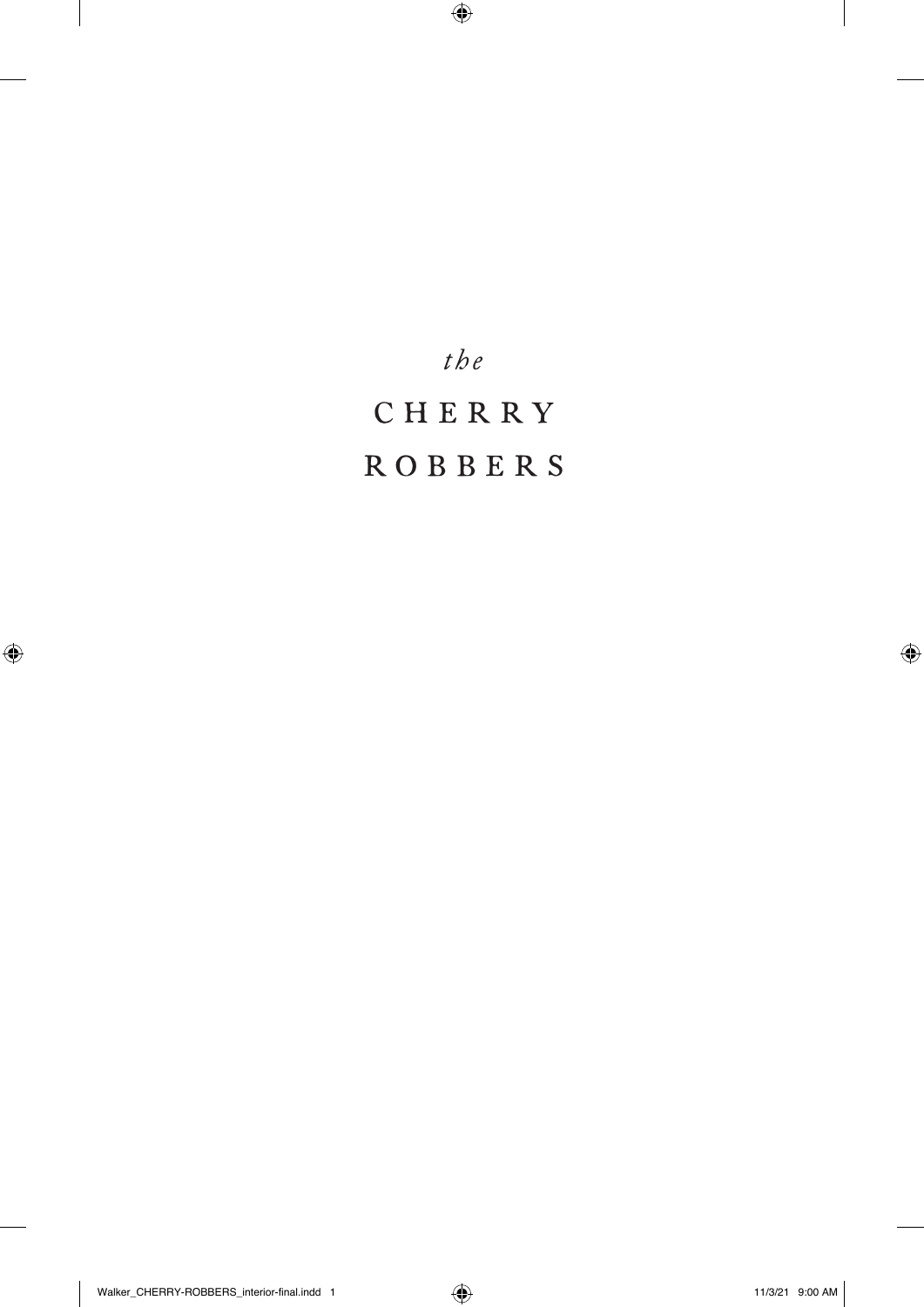### ALSO BY SARAI WALKER

*Dietland*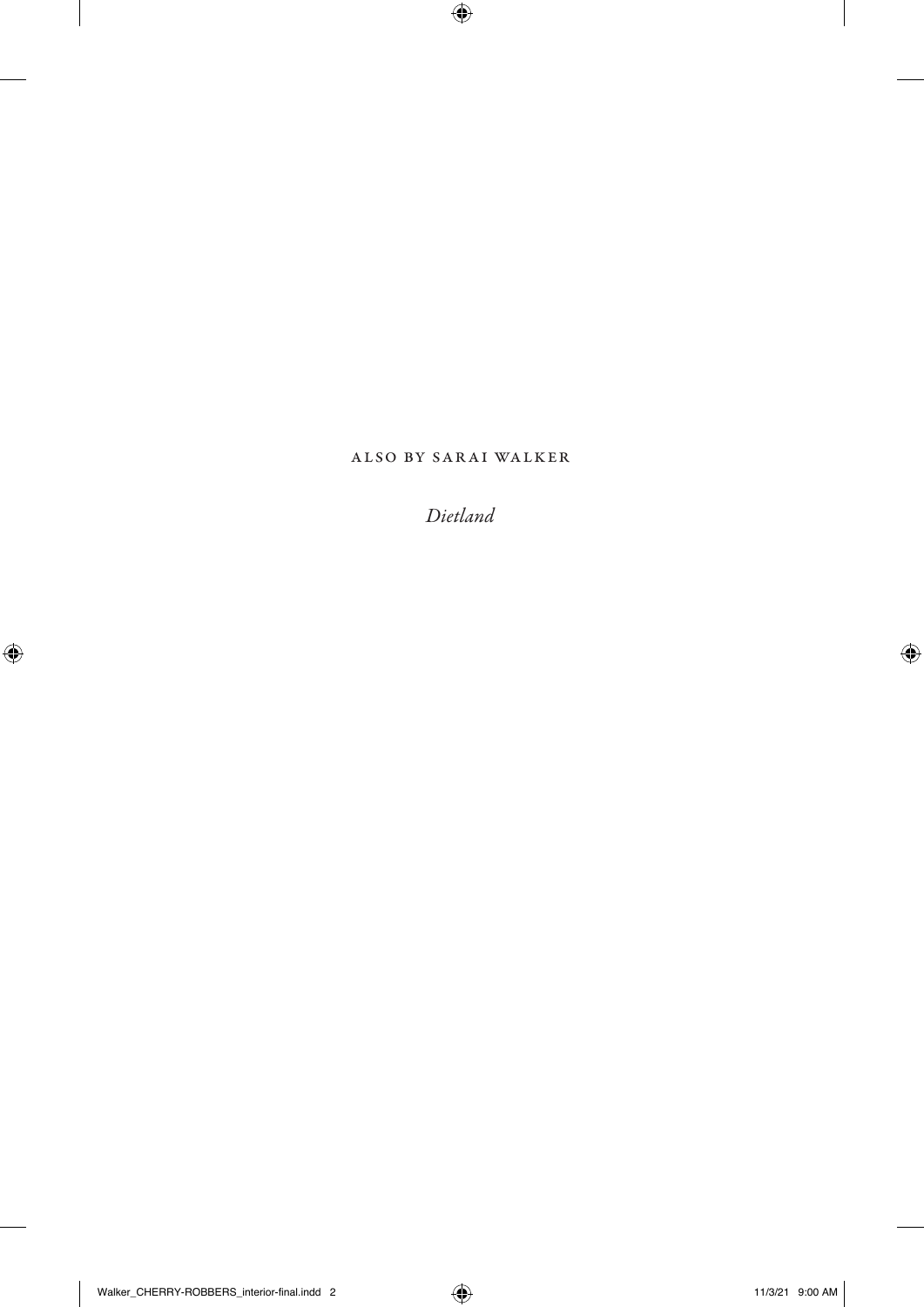## *the*

# **CHERRY ROBBERS**

ポームンプ

## SARAI WALKER

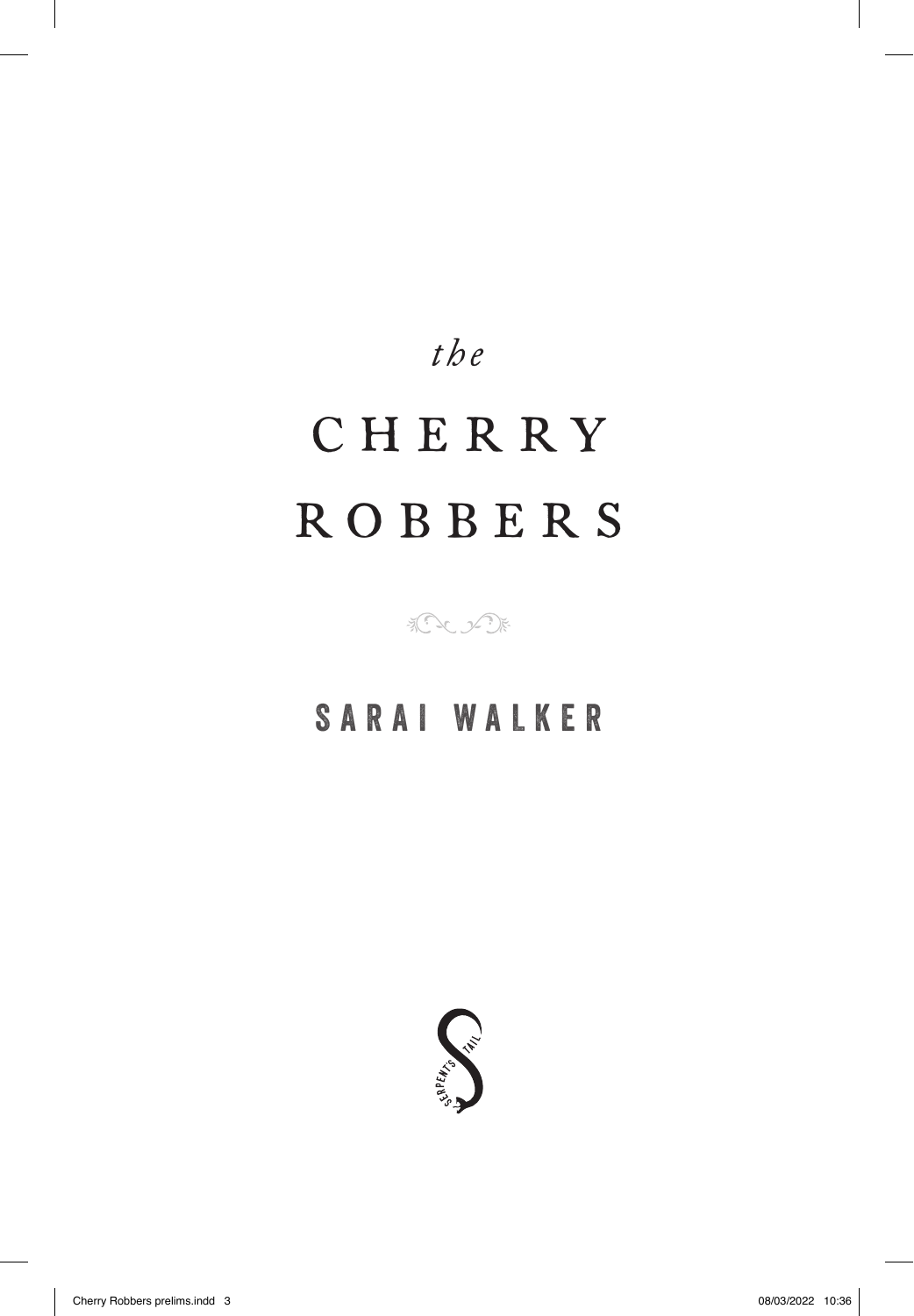First published in Great Britain in 2022 by Serpent's Tail, an imprint of Profile Books Ltd 29 Cloth Fair London EC1A 7JQ *www.serpentstail.com*

First published in the United States of America in 2022 by HarperCollins Publishers

Copyright © Sarai Walker, 2022

Designed by Lucia Bernard

'Eurydice' by H.D. (Hilda Doolittle), from COLLECTED POEMS, 1912-1944, copyright ©1982 by Hilda Doolittle. Reprinted by kind permission of New Directions Publishing Corp. and of Carcanet Press, Manchester, UK.

'One need not be a chamber to be haunted' and 'The soul has bandaged moments' by Emily Dickinson, from THE POEMS OF EMILY DICKINSON: READING EDITION, edited by Ralph W. Franklin, Cambridge, Mass.: The Belknap Press of Harvard University Press, Copyright © 1998, 1999 by the President and Fellows of Harvard College. Copyright © 1951, 1955 by the President and Fellows of Harvard College. Copyright © renewed 1979, 1983 by the President and Fellows of Harvard College. Copyright © 1914, 1918, 1919, 1924, 1929, 1930, 1932, 1935, 1937, 1942 by Martha Dickinson Bianchi. Copyright © 1952, 1957, 1958, 1963, 1965 by Mary L. Hampson. Used by permission. All rights reserved.

'I am out with lanterns, looking for myself' by Emily Dickinson, from THE LETTERS OF EMILY DICKINSON, edited by Thomas H. Johnson, Associate Editor, Theodora Ward, Cambridge, Mass.: The Belknap Press of Harvard University Press, Copyright © 1958 by the President and Fellows of Harvard College. Copyright © renewed 1986 by the President and Fellows of Harvard College. Copyright © 1914, 1924, 1932, 1942 by Martha Dickinson Bianchi. Copyright © 1952 by Alfred Leete Hampson. Copyright © 1960 by Mary L. Hampson. Used by permission. All rights reserved.

Excerpt from 'Kathe Kollwitz' by Muriel Rukeyser in THE COLLECTED POEMS OF MURIEL RUKEYSER. Copyright © 2005 by Muriel Rukeyser. Reprinted by Permission of ICM Partners.

1 3 5 7 9 10 8 6 4 2

Printed and bound in Great Britain by Clays Ltd, Elcograf S.p.A.

The moral right of the author has been asserted.

All rights reserved. Without limiting the rights under copyright reserved above, no part of this publication may be reproduced, stored or introduced into a retrieval system, or transmitted, in any form or by any means (electronic, mechanical, photocopying, recording or otherwise), without the prior written permission of both the copyright owner and the publisher of this book.

A CIP catalogue record for this book is available from the British Library.

Hardback ISBN 978 1 80081 030 3 Trade Paperback ISBN 978 1 80081 031 0 eISBN 978 1 78283 976 7

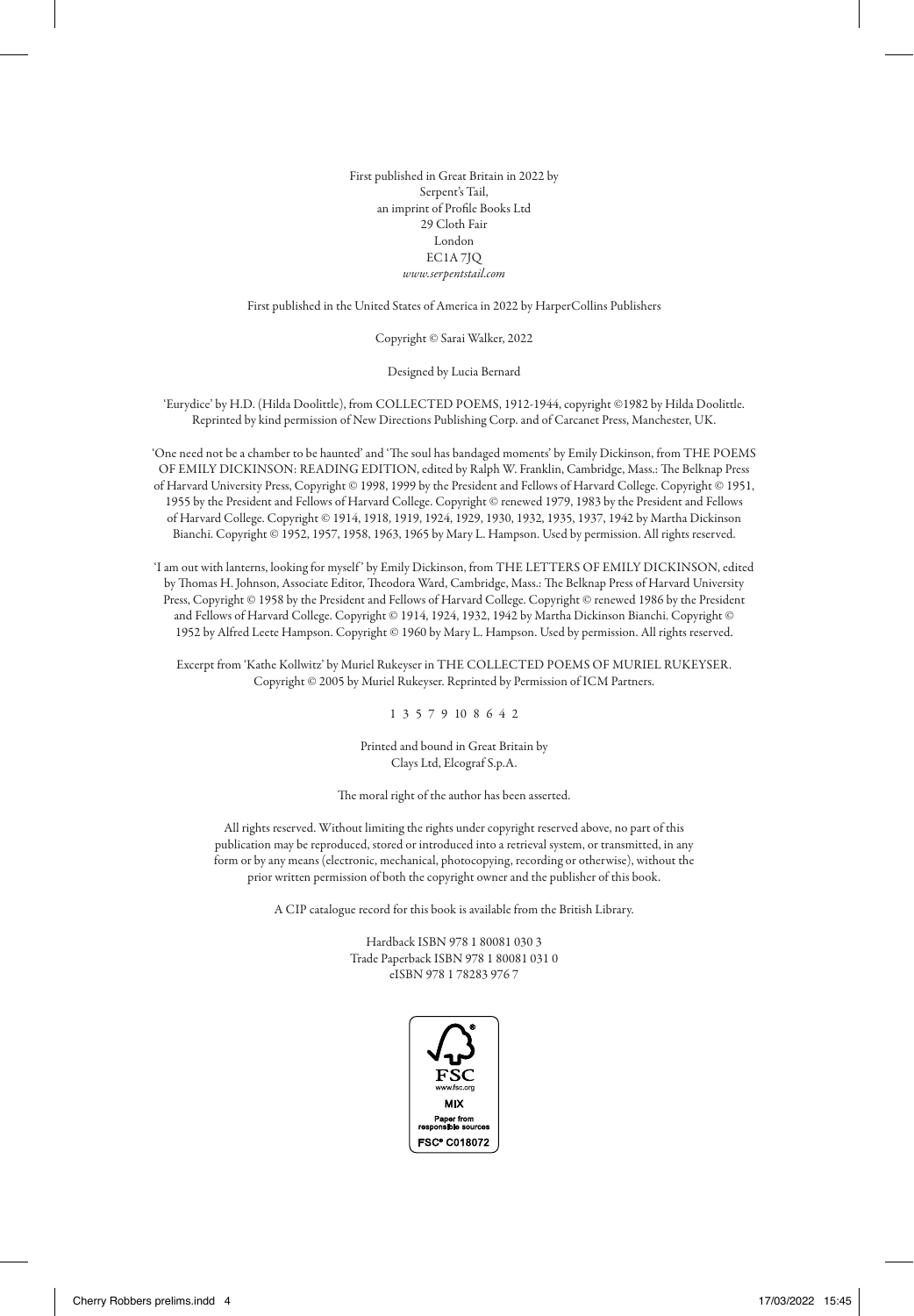*To my sister, Michelle*

*And to all the women throughout my life who have been sisters in spirit*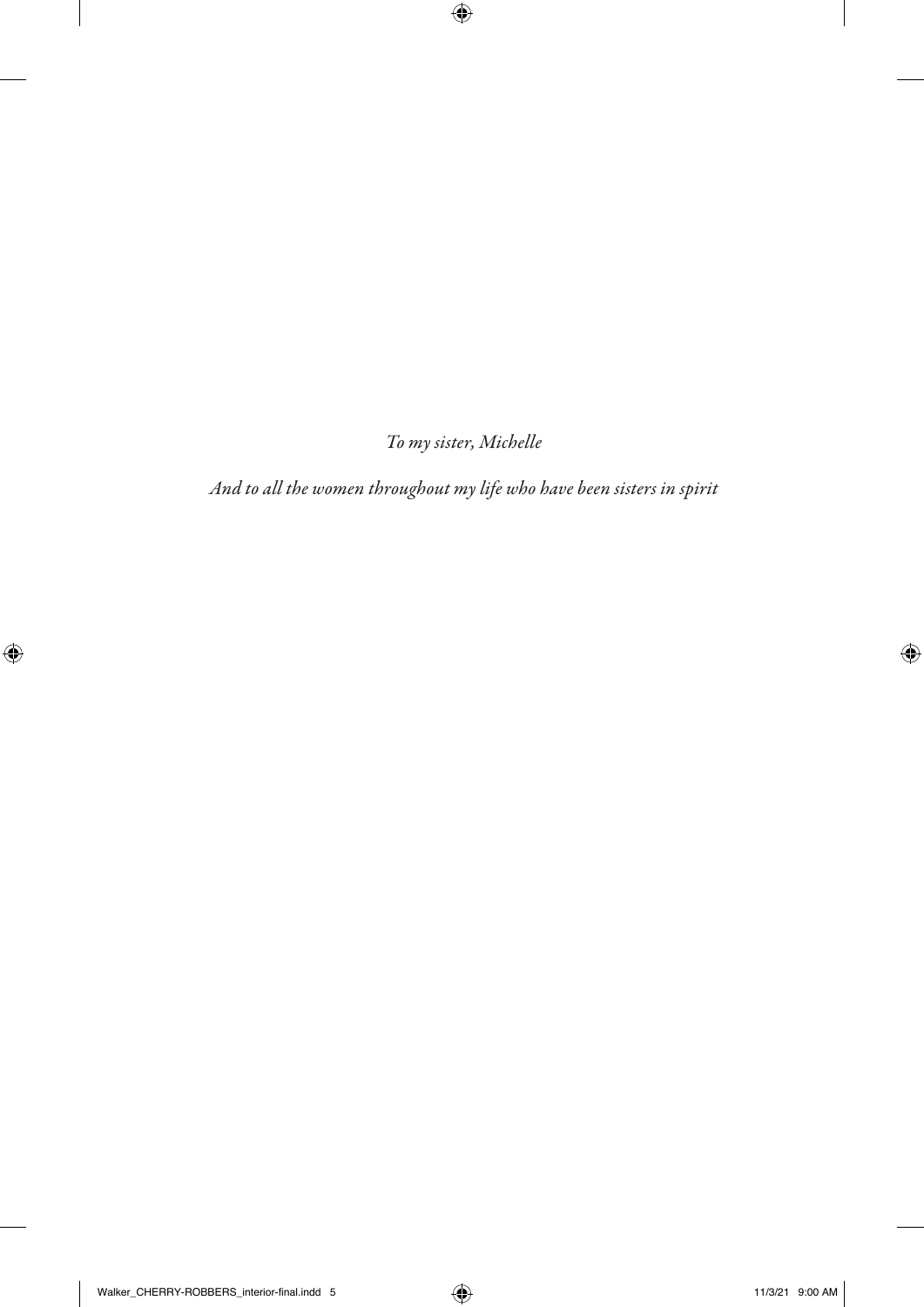*hell must break before I am lost;*

*before I am lost, hell must open like a red rose for the dead to pass.*

 — H.D. From "Eurydice"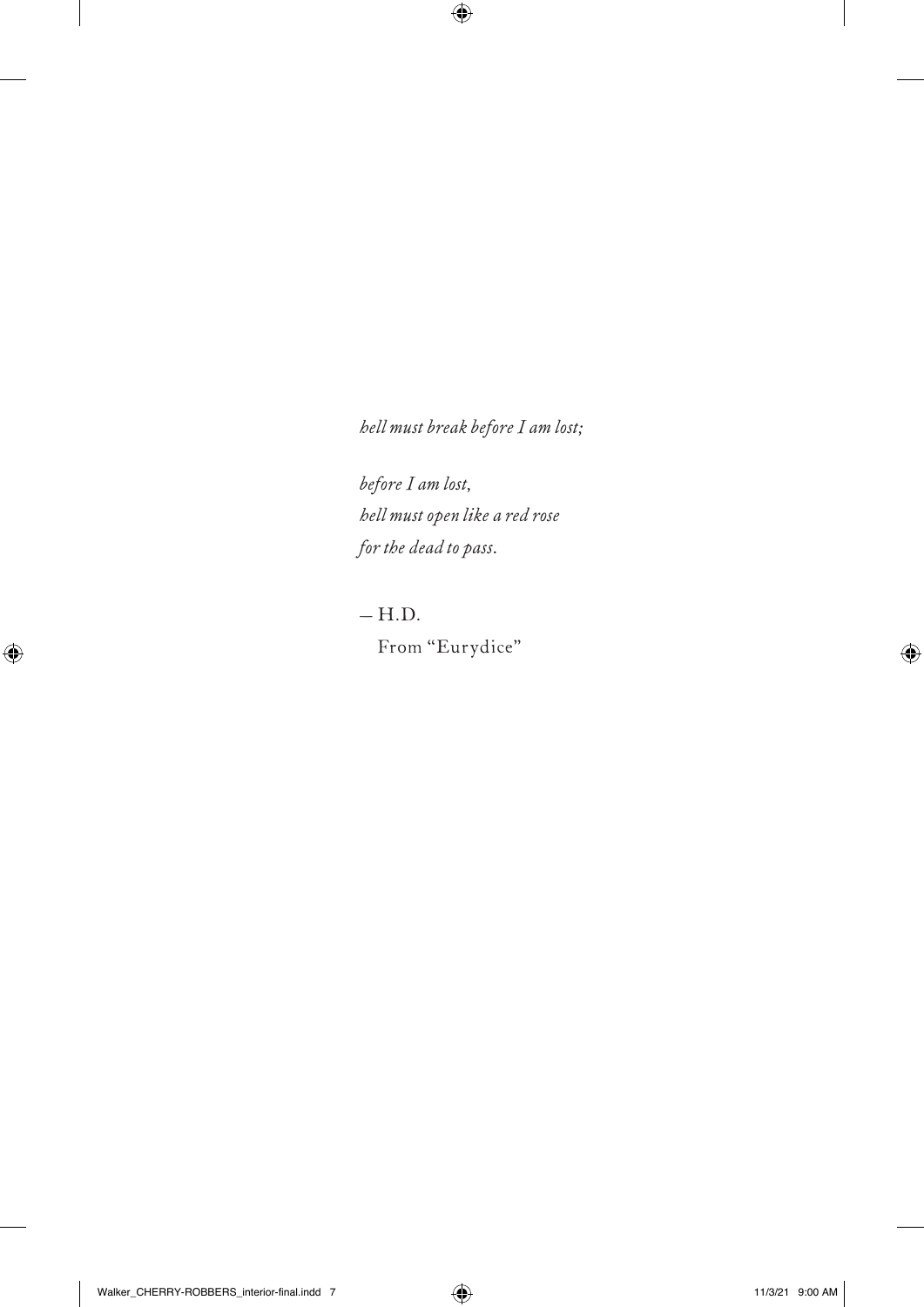### CONTENTS

Chapel family tree • xi

*The Violet Notebook* • 1

*The Blue Diary: Volume One* • 19

Bellflower • 21

The Headless Bride • 54

*The Blue Diary: Volume Two* • 119

Aster • 121

The Haunted Mother • 143

Rosalind • 175

Calla & Daphne • 222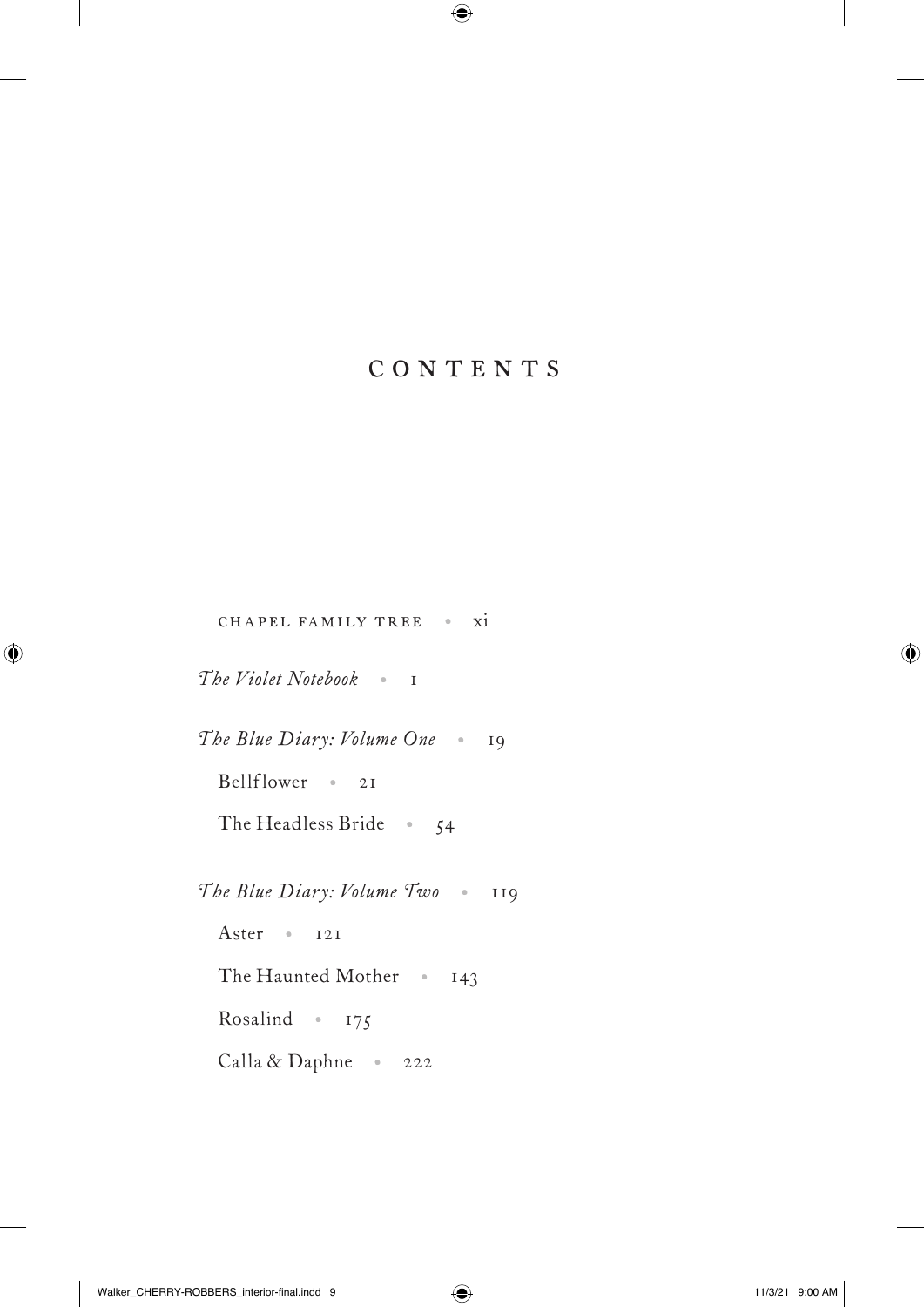*The Blue Diary: Volume Three* • 263 Corpse Flower • 265 Son of a Gun • 295 Lady Don't Leave Me • 322 Night-Blooming Iris • 349 *The Violet Notebook* • 377 AUTHOR'S NOTE • 417 Acknowledgments • 419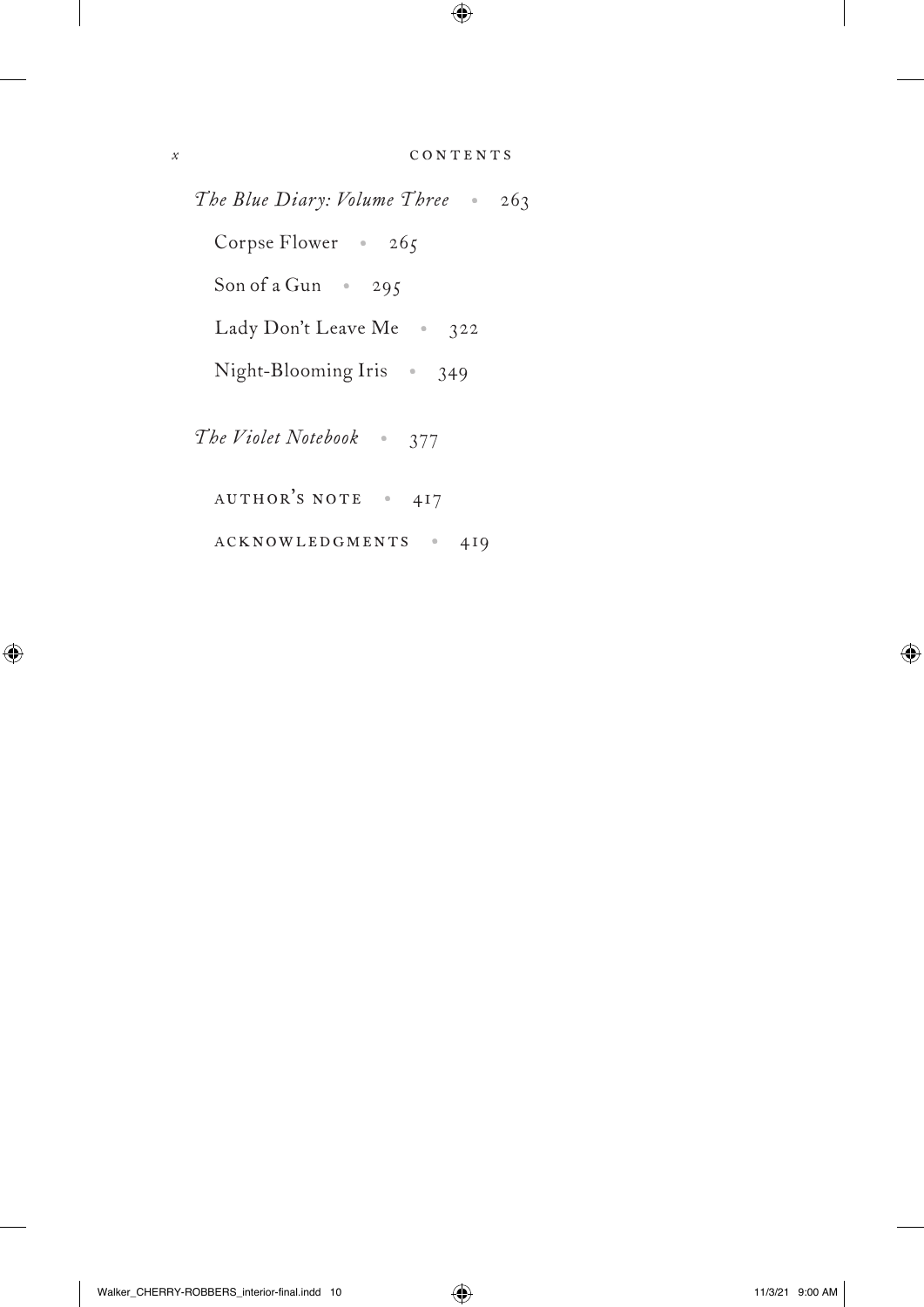### THE CHAPELS

Belinda Holland Chapel (*born 1900*) Henry Chapel (*born 1893*)

Aster Chapel (*born 1930*) Rosalind Chapel (*born 1931*) Calla Chapel (*born 1933*) Daphne Chapel (*born 1935*) Iris Chapel (*born 1937*) Hazel "Zelie" Chapel (*born 1939*)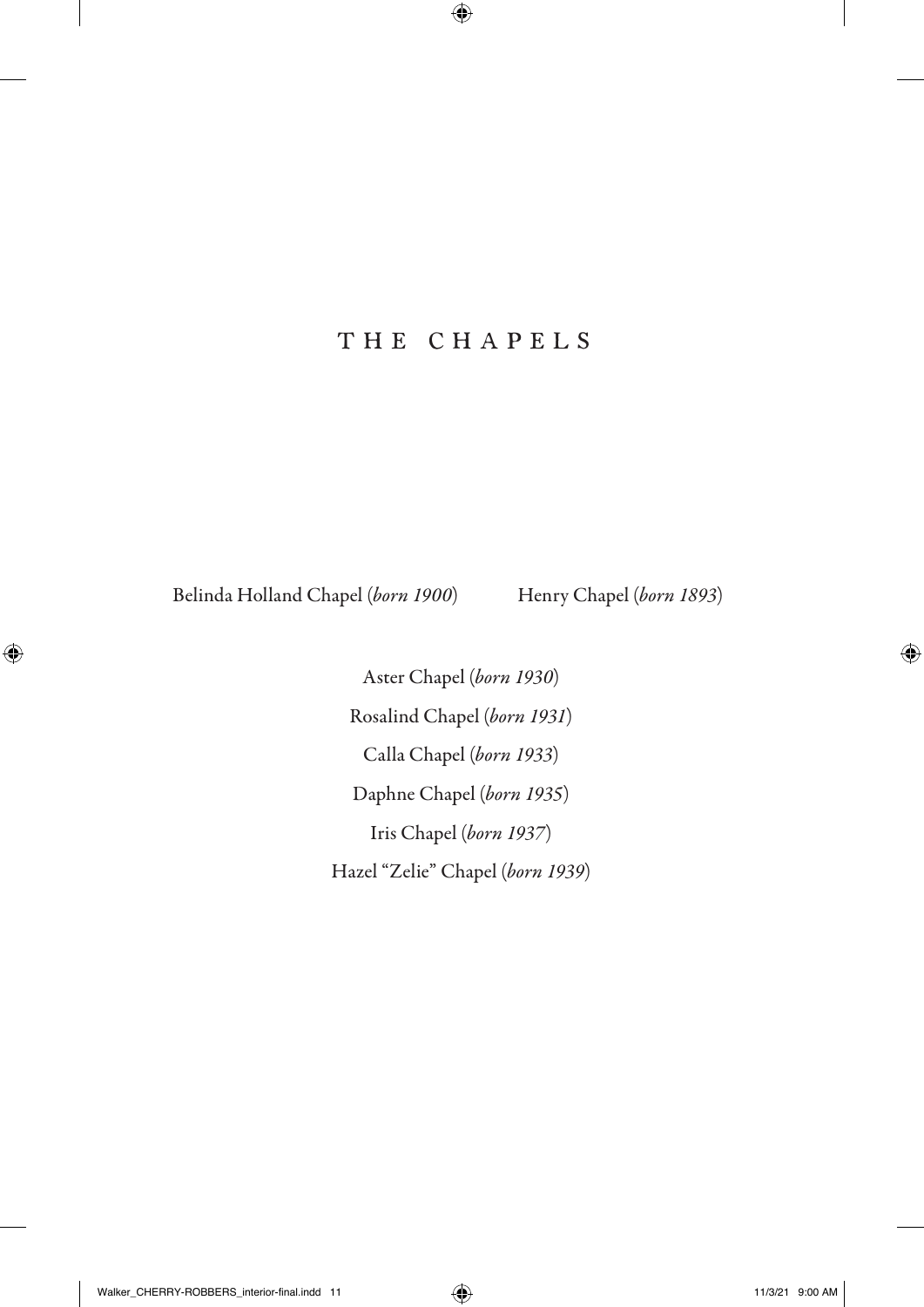## The Violet Notebook

ポームンプ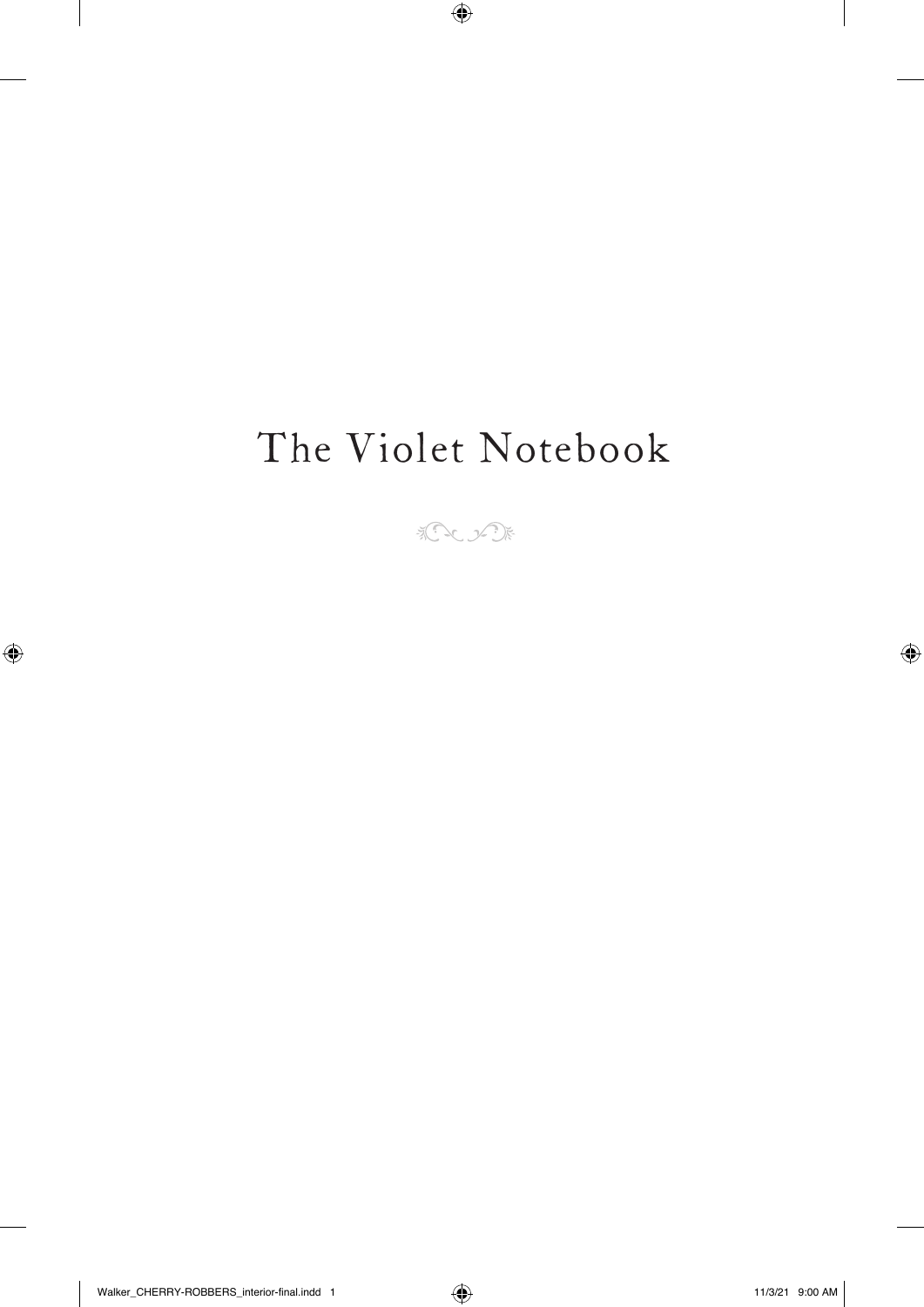*August 3, 2017 — Abiquiú, New Mexico*

When Lola went to San Francisco last year, she bought me what she thought was a sketchbook, one small enough for me to slip in my pocket and take on my early evening walks through the hills surrounding the village, when I might see hollyhocks I want to draw, or a desert cottontail, or any number of things. I never know where my walks will take me or what I'll see. The destination isn't what's important but the light, best in late afternoon. Artists chase the light.

The book is bound in faux leather and dyed a brilliant shade of bright blue, almost turquoise, one of the reasons Lola chose it for me. It was gray and gloomy the whole time she was in San Francisco, and when she saw the blue, it reminded her of the sky at home, and the sky reminds her of me. Lola once described our life together like this: Picture taking off in an airplane from a city where the weather is too bleak to bear. The airplane climbs and climbs and finally breaks through the clouds where there's nothing but light and blue sky. That's my life with Sylvia, she said. That's how it feels, and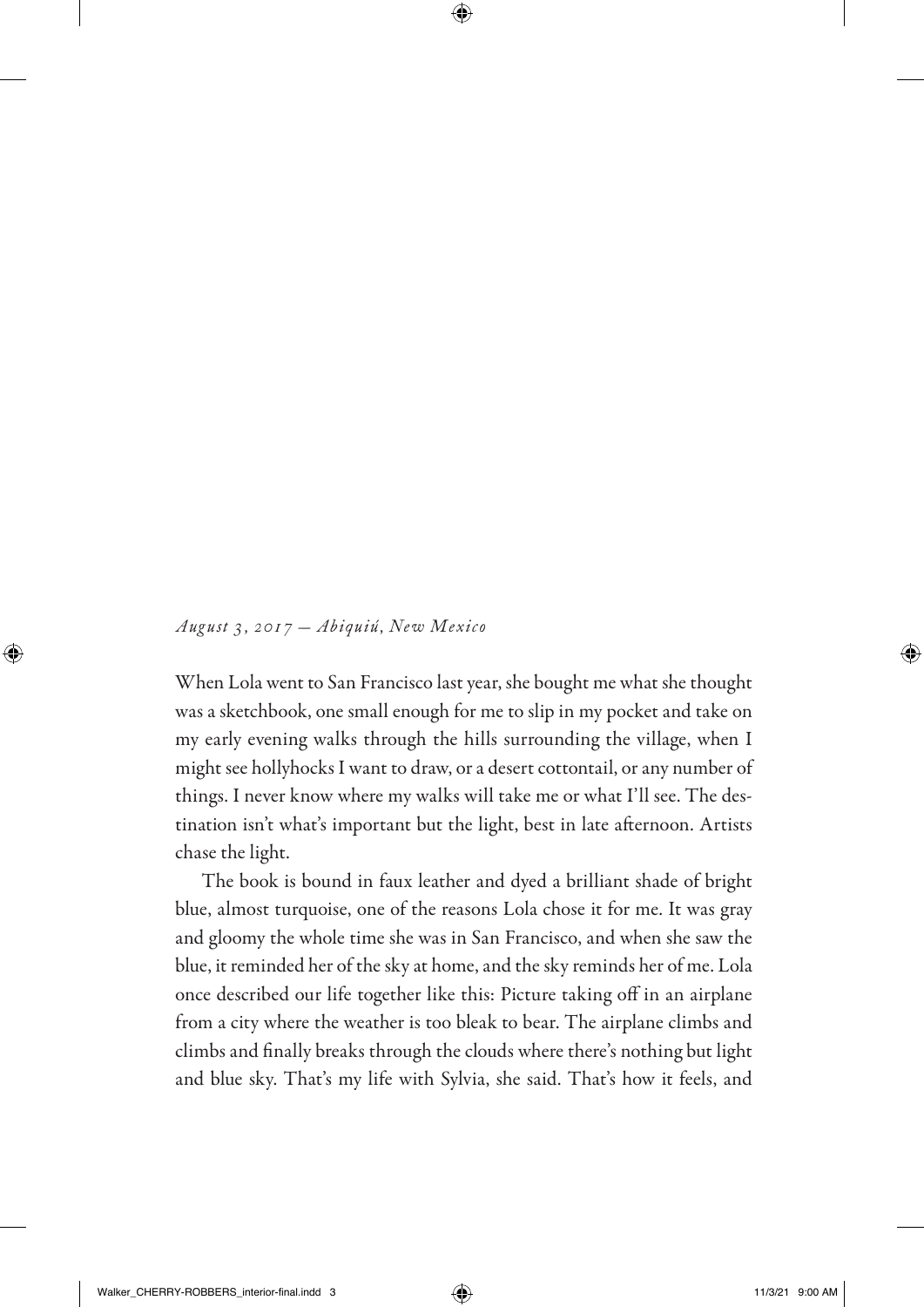that's how it looks. At an elevation of more than six thousand feet, the sky here is somehow bluer than the sea.

Lola always brings me gifts when she travels. It's part of our ritual, our little courtship dating back decades. She sometimes travels for work, taking a couple of big trips a year. I stay home, interested only in what's around me. The world to me is not *out there.* But Lola, like most people, doesn't see it that way; she ventures out, then returns home with small tokens to let me know she'd been thinking of me while she was away. I loved the blue book as soon as she handed it to me; I could imagine her buying it in a bookstore on one of those vertiginous San Francisco streets, she in a simple skirt-and-sweater set, silver-black hair pulled back into a low knot, a simple chain around her neck. No lipstick, never anything like that. Lola doesn't need adornment.

The blue book was wrapped in plastic, and when I opened it the next morning after Lola had gone to her study, I discovered it wasn't a sketchbook but a diary with lined pages. I decided not to tell Lola about the mistake she'd made, that I hated those lines that looked like bars on a cage. I see in flashes and impressions, color and light, not in words snaking across and down a page, that deep cavern of writing, which I rarely choose to enter.

I put the diary on the bookcase in my study and hoped Lola wouldn't mention it again, never suspecting that one day I would need to write in it with a sense of urgency.

That's not what I'm writing in now, that beautiful but disappointing blue diary. I *will* write in it — after today that is a certainty — but I have to warm up to this diary-writing business first.

I'm writing now in a Moleskine notebook I bought years ago in a bookshop in Taos. It's a radiant violet color, with an attached elastic band, also in violet, that wraps around the notebook from top to bottom. There were so many colors of Moleskines stacked on the shelves at the shop, and I picked through them, pulling out the violet one on instinct, thinking of Wordsworth: "A violet by a mossy stone, half hidden from the eye!" I tend to see colors as flowers. I bought the notebook thinking I'd use it to make shopping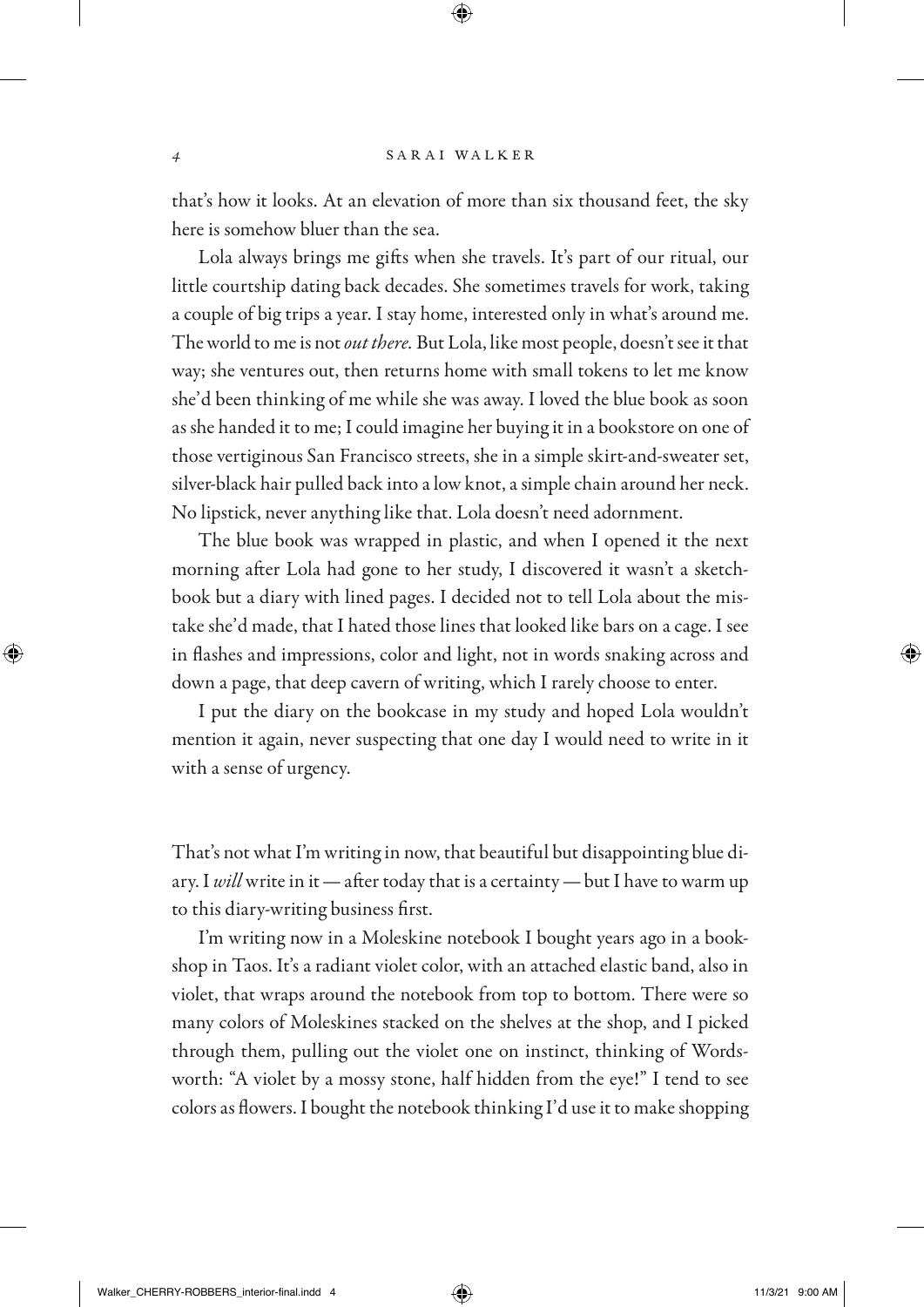lists, to-do lists, the sorts of prosaic things I'm not good at doing, but true to form, I've never used the Moleskine except to press a sprig of lavender inside the front cover, a sprig now flattened but still pungently fragrant.

I suppose I could call this notebook a diary, but I'm not going to do that. That raises expectations.

I've turned to this notebook now because Lola isn't here and I need someone to talk to. The truth is I have no one else.

I've never wanted to leave a trail. That might seem strange for someone in my position — an artist, and a rather famous one. I've certainly left a trail of paintings behind me going back decades, highly personal in many ways but really only breadcrumbs. People know my art but not me, and I always intended to keep it that way.

But today something happened that I wish I could say I'd dreaded for a long time, though that wouldn't be true. I was caught, as they say, *off guard.* That might be the downside of not writing in a diary, of leaving no trail. The diary isn't the point so much as what the lack of one reveals. I've been too willing to forget.

After lunch today, I walked to the post office, taking the usual route down the dirt road that runs around the edge of the village (I've always preferred edges), wearing my wide-brimmed sun hat that hides my face. Lola is in Brazil for about a month teaching a course on the art of perfumery at a prestigious institute, the name of which eludes me. When she's home, we take this postlunch walk together and chat about what we'll be working on in the afternoon until we meet again for dinner. (There's no talk of work allowed during meals, house rule.) Walking on my own, I was left to think about my afternoon and the large blank canvas that's been sitting on the easel in my studio for weeks, untouched. I've been dancing around it, not ready yet to approach it, so I spend my time doing sketches. The anticipation is delightful.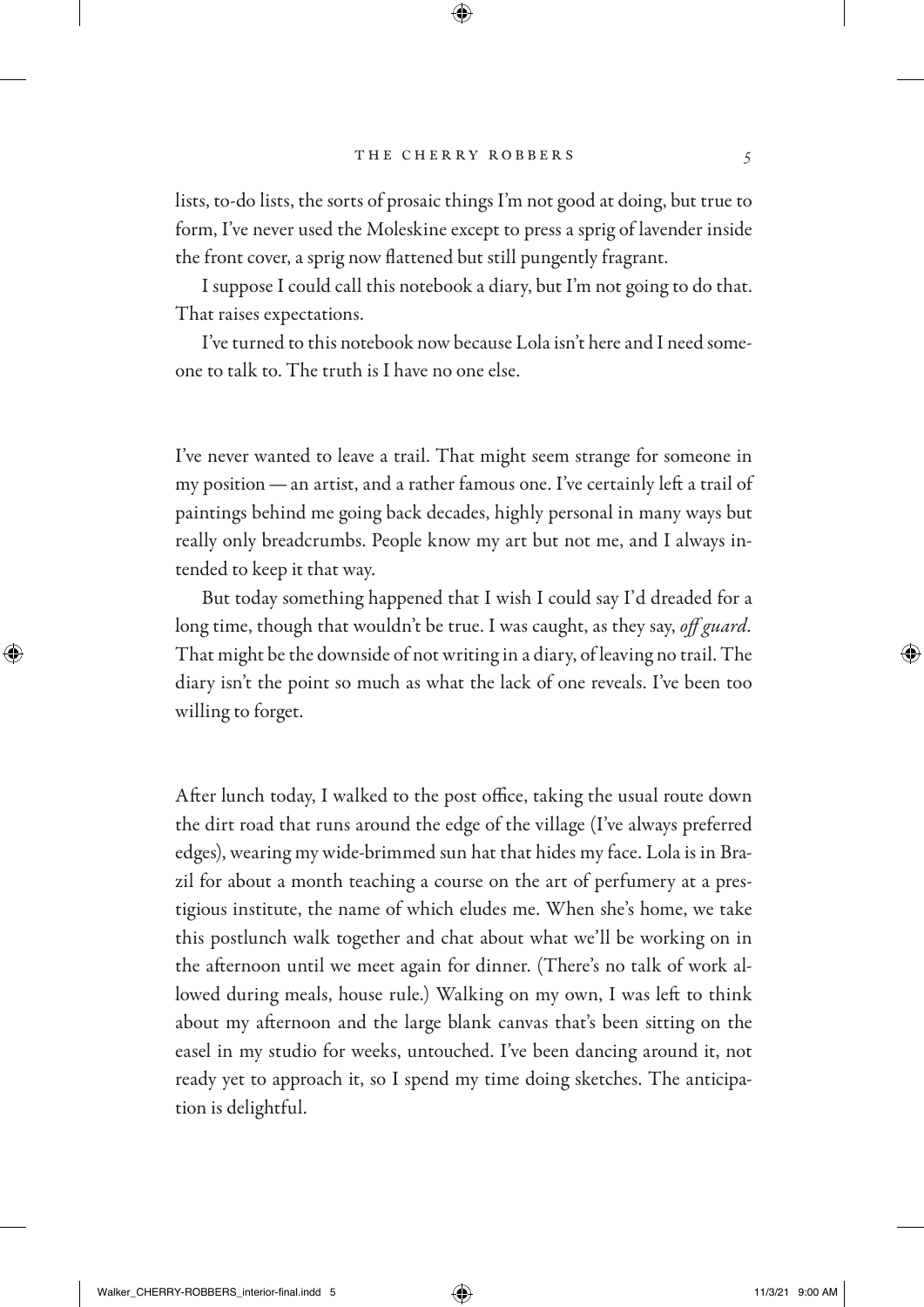There are always letters in the post office box for me, almost none of them with my address. They are simply addressed to Sylvia Wren, Abiquiú, New Mexico, 87510. Only a handful of people know my full address, but in a village of around two hundred residents, the letters still find their way to me. It's kind of people to write, but the mail does pile up quickly and it begs a response even if the writers don't ask for one.

I employ a woman in Santa Fe as my assistant of sorts, one of those New Age white people who flock there dripping with turquoise jewelry and smelling of sage. I'd prefer to hand off all the letters to her. It's her job to turn down requests for whatever I'm being asked to do, whether it's interviews or speaking engagements or, God help me, commencement addresses. She's been my assistant for more than a decade now, and we meet for the occasional lunch when I go to town. I've never invited her to my house, though I know she's dying to visit. She jokingly refers to herself as the Mistress of Refusal and will probably write a memoir about me after I'm dead, titled something dreadful like *In the Shadow of Sylvia Wren.* I see her making mental notes every time we meet in the restaurant at La Fonda.

But I never give the fan letters to my assistant since Lola prefers to read and respond to them herself via a special postcard she had printed up. She's always loved reading my fan mail; when we were younger, I think it turned her on a bit, all those people clamoring after me, and she the only person in my bed.

I grabbed the letters from the PO box, darting in and out of the building in mere seconds; anything longer invites conversation. Back home, I struggled to open the gate, the only entry point in the low stucco wall that wraps around the property. We leave the gate unlocked during the day if we're home but always lock it at night and when we go out. No amount of oiling the lock has ever been able to fix it for me; Lola doesn't struggle with it like I do. I have a theory that the house doesn't like me to leave it, that when I do it punishes me, makes me fight for reentry. We are bound, the house and I, as much as any pair of lovers. I've lived and worked for decades inside its walls. Someday I'll die in them too.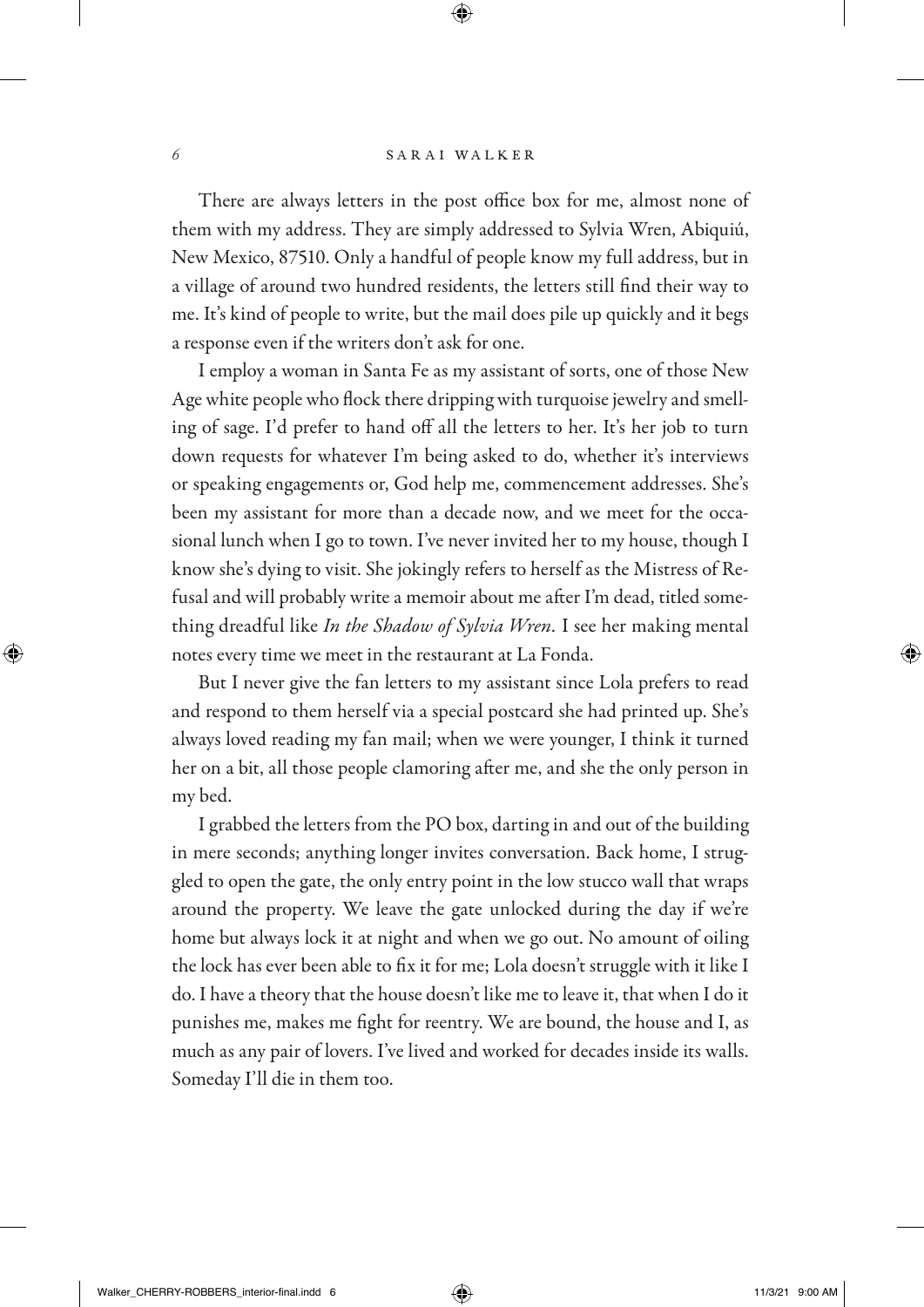• • •

My study is at the back of the house, my desk positioned in front of the window that overlooks the flower garden and the hills, with the Cerro Pedernal in the distance, a mesa that looks like a neck with no head. The rocky hills behind the house are red, almost Martian in appearance; they deserve to be called "otherworldly" when so few things described that way actually do.

I sorted through the letters, fighting the urge to dump them somewhere. I have to make an effort at practicality while Lola is gone; she's the one who normally handles that part of our life — paying the bills, doing the shopping, calling the plumber. I removed the electric bill from the stack of letters, then separated what was clearly fan mail, the air mail envelopes from Japan and South Africa, and the more familiar American envelopes, almost all of them with feminine handwriting. It's mostly girls and women who write to me — I'm not an artist, after all, but a *woman artist.* There were two more letters that I would pass along to my assistant, both on professional-looking stationery, the addresses typewritten; one from the University of Nebraska, the other from a woman in Greenwich, Connecticut, both almost certainly requests for something I would refuse to do. But I at least peek at some of the letters so I'm not completely out of touch. The letter from Connecticut was the obvious choice.

I tore it open and pulled out the sheets of slightly pebbly pale-blue stationery. On the first page, printed at the top, it said: ELIZA L. MORTIMER, journalist and documentary filmmaker.

*Dear Ms. Wren,* the letter began. *I'm a great admirer of your work.* I groaned. Eliza, surely you can come up with something better than that.

*I've been desperate to get in touch with you. I'm a freelance journalist and documentary filmmaker covering the art world. I called your agent, hoping to connect with you, but he said you won't talk to journalists under any circumstances and refused to even forward my let-*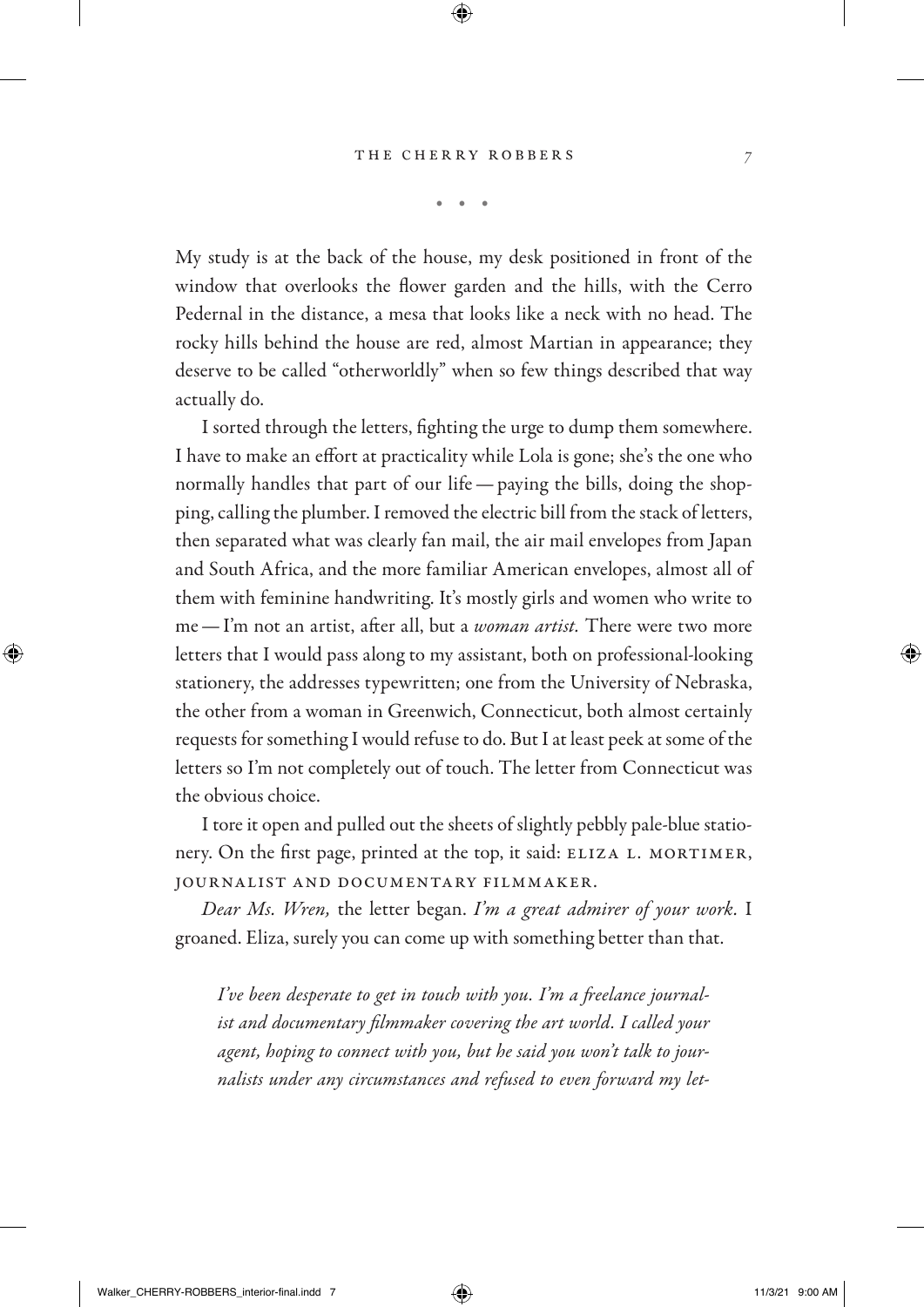### 8 **SARAI WALKER**

*ter. Finally, after working through many of my contacts, a friend of a friend was able to get your mailing address from a gallery owner. (I'm sure you' ll understand that I don't want to say who it was.) I hope this letter has actually made its way to you. I understand that you don't want to be bothered, but . . .* 

On and on she went about how she loves my work and how she has a framed poster of *The Purple Iris* hanging in her bedroom. I didn't like the thought of my paintings as posters, as postcards, and likely as coasters and magnets and key chains. Why had I ever agreed to that? Accessibility, my lawyer had said when I'd signed the licensing agreement. "Art should be accessible to the masses." She'd implied I'm a snob, which is not the case. With my success, I could be living in a villa in the South of France, surrounded by acolytes and attending fancy parties, but instead I live in a modest adobe house and drive a fourteen-year-old car, finding pleasure not in the world but in my work, engaging each day in the ritual communion that produces it. I don't think it's too much to ask that this work not be turned into tacky trinkets destined to clog up a landfill.

I was about to abandon Eliza's letter since it was obvious her flattery was building up to an interview request, but my eye caught the start of the next paragraph: *At a recent luncheon at the Sandler Museum, I was seated next to a woman who grew up in Bellflower Village, Connecticut . . .* 

I inhaled quickly — a stabby breath of panic.

*Her name is Pauline Levasseur and she's an art collector who splits her time between New York and Paris. She keeps a rather low profile and isn't flashy the way so many collectors are. Her maiden name is Pauline Popplewell. When I told her I'm based in Greenwich, she told me she grew up nearby in Bellflower Village. She recalled her childhood there fondly, saying she lived on St. Ronan Street in a big Victorian painted robin's-egg blue that according to her was the prettiest house in town.*

*I'm wondering if any of this sounds familiar to you?*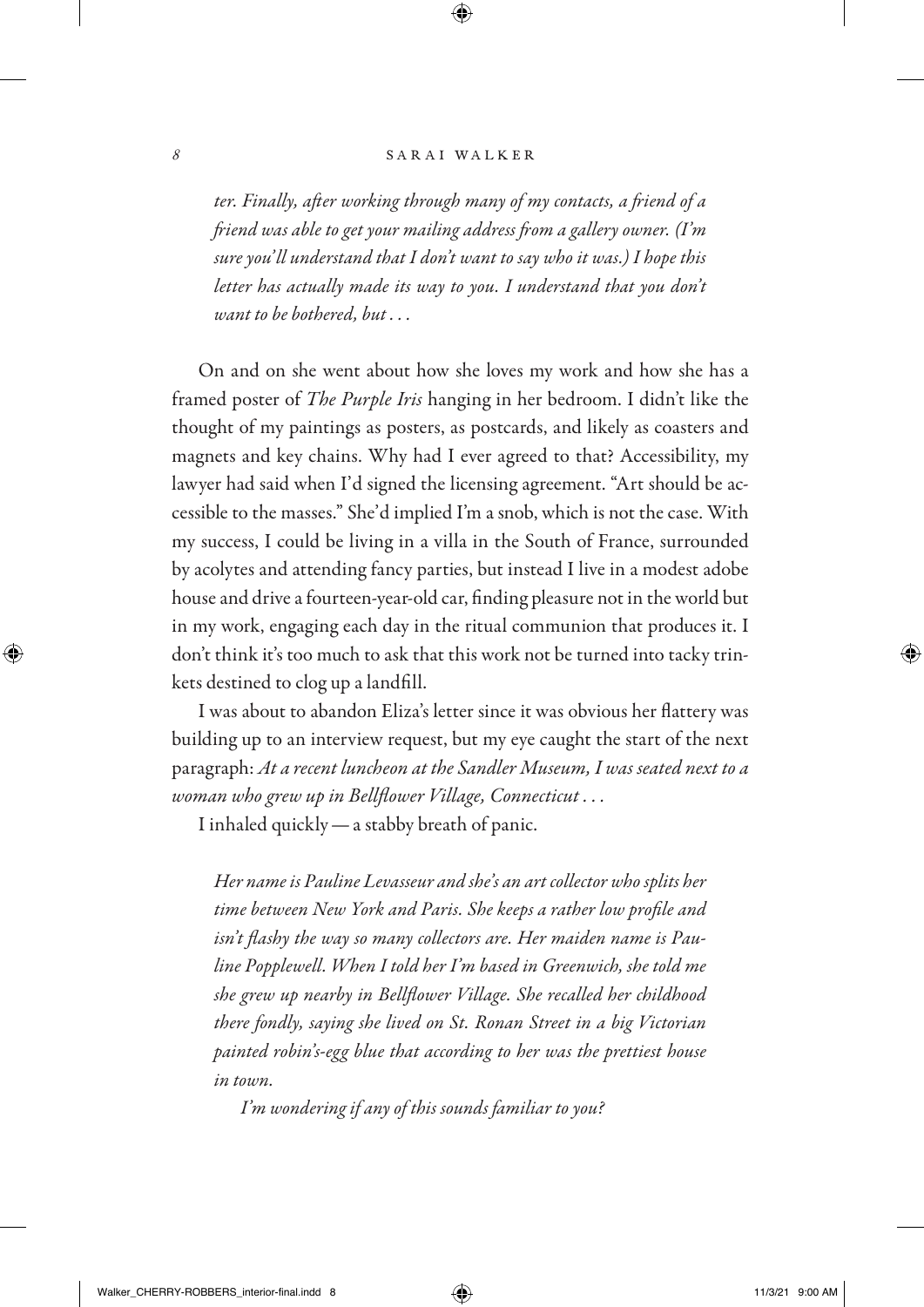I laughed audibly, more like a scoff of confusion, alarm. *Why* would it be familiar to me? I'm Sylvia Wren, an artist who lives in Abiquiú, New Mexico. I was born and raised in Illinois and now I'm a New Mexican. I know nothing of New England. Or at least that's what I tell people.

But I kept reading the letter because Bellflower Village, the Popplewells, and the house in robin's-egg blue are not actually unknown to  $me-$  or rather to the person I used to be.

*I don't mean to be coy, Ms. Wren, so let me get to the point: Mrs. Levasseur had a bit too much champagne at lunch and let slip that she knows a secret about you.*

I folded the letter and put it back in the envelope. If I pretended I hadn't opened it, maybe I could keep whatever it portended from happening. It's not possible to rewind time, but I was willing to try. I stuffed the envelope into the stack of letters, closed my eyes, and imagined I had just returned home from the post office, sat down at the desk, and hadn't opened a thing.

The dishes in the kitchen sink had begun to accumulate, so I set about washing them. I pride myself on doing housework since I was helpless in domestic matters until I met Lola, and I couldn't even boil an egg until age twenty. Now that Lola and I are getting on in years, we pay a young couple who lives nearby to do the more strenuous tasks for us, the mopping and scrubbing, the odd jobs that need doing, even the garden now, although I still do the watering and pruning.

I occupied myself with chores for a while, chopping up vegetables for a salad and cutting long stems of rosemary from my herb garden to put in a vase on my desk. I tried to keep busy, but it turns out you really can't rewind time. The letter and its tease of a secret were planted in my brain, a tiny seed that had sprouted green shoots of curiosity. Ignoring it wouldn't make it go away. I sat down at the desk again and continued to read.

The rest of the letter is enclosed.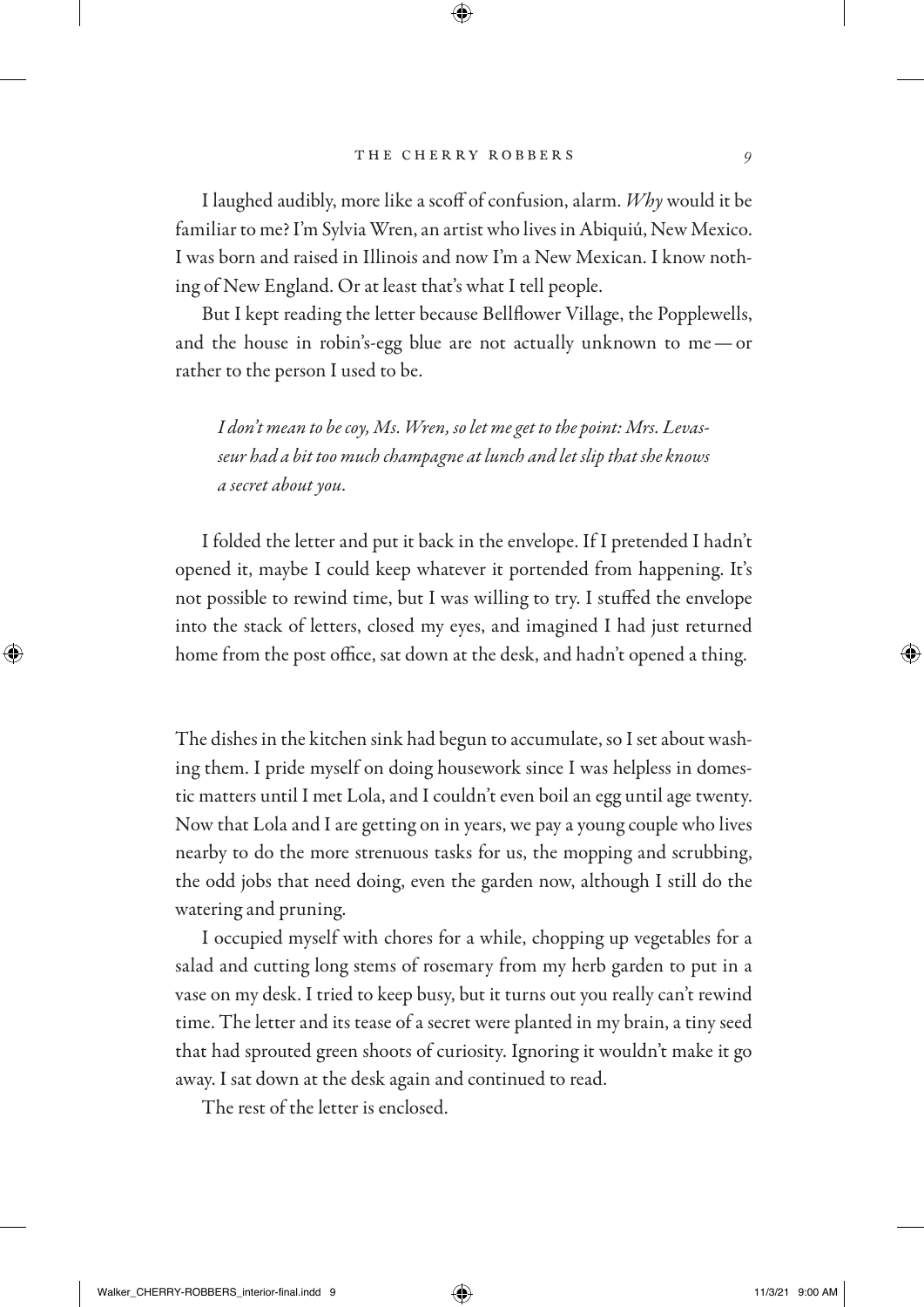*When I pressed her on the secret she claimed to know about you, Mrs. Levasseur told me that like her, you grew up in Bellflower Village. She said your real name is Iris Chapel, not Sylvia Wren, and that you were an heiress to the Chapel Firearms fortune. You had many sisters and all of them died, but no one quite understood what had happened to them. Apparently, Iris ran away when she was around twenty years old, in the late 1950s, but she was never forgotten. Mrs. Levasseur said no one of that generation in Bellflower Village could ever forget the Chapel sisters. Back in the seventies, a few people in the village saw a photo of Sylvia Wren in* Life *magazine and they knew she was actually Iris Chapel. But they've kept the truth to themselves, feeling protective of her, a daughter of Bellflower. She' d had such a tragic life; who could blame her for running away from the fate her sisters had suffered, which could have been her fate too?*

*I told Mrs. Levasseur that I wanted to look into her story to see if it's actually true. She was horrified, so please do not blame her — she didn't realize when we spoke that I'm a journalist, though I did tell her so when we were introduced. (She's a bit hard of hearing now, at her age.) I've begun digging around and I think Mrs. Levasseur might be right about you, so I'm reaching out now in the hopes that you' ll talk to me.*

*I understand that you're a world-renowned recluse. I read that a biographer tried to write a book about you but gave up after a frustrating year. "Sylvia Wren is a ghost," she declared, and turned her attention to Edna St. Vincent Millay. A recluse, a ghost — I'm sure you have your reasons, but I believe your story deserves to be told. I've been speaking to editors at a couple of major magazines about writing this piece. Your cooperation would be invaluable.*

*Will you please reply to this letter, send me an email, or give me a call? I' d love to talk to you. You can find my card enclosed.*

> *Yours sincerely, Eliza L. Mortimer*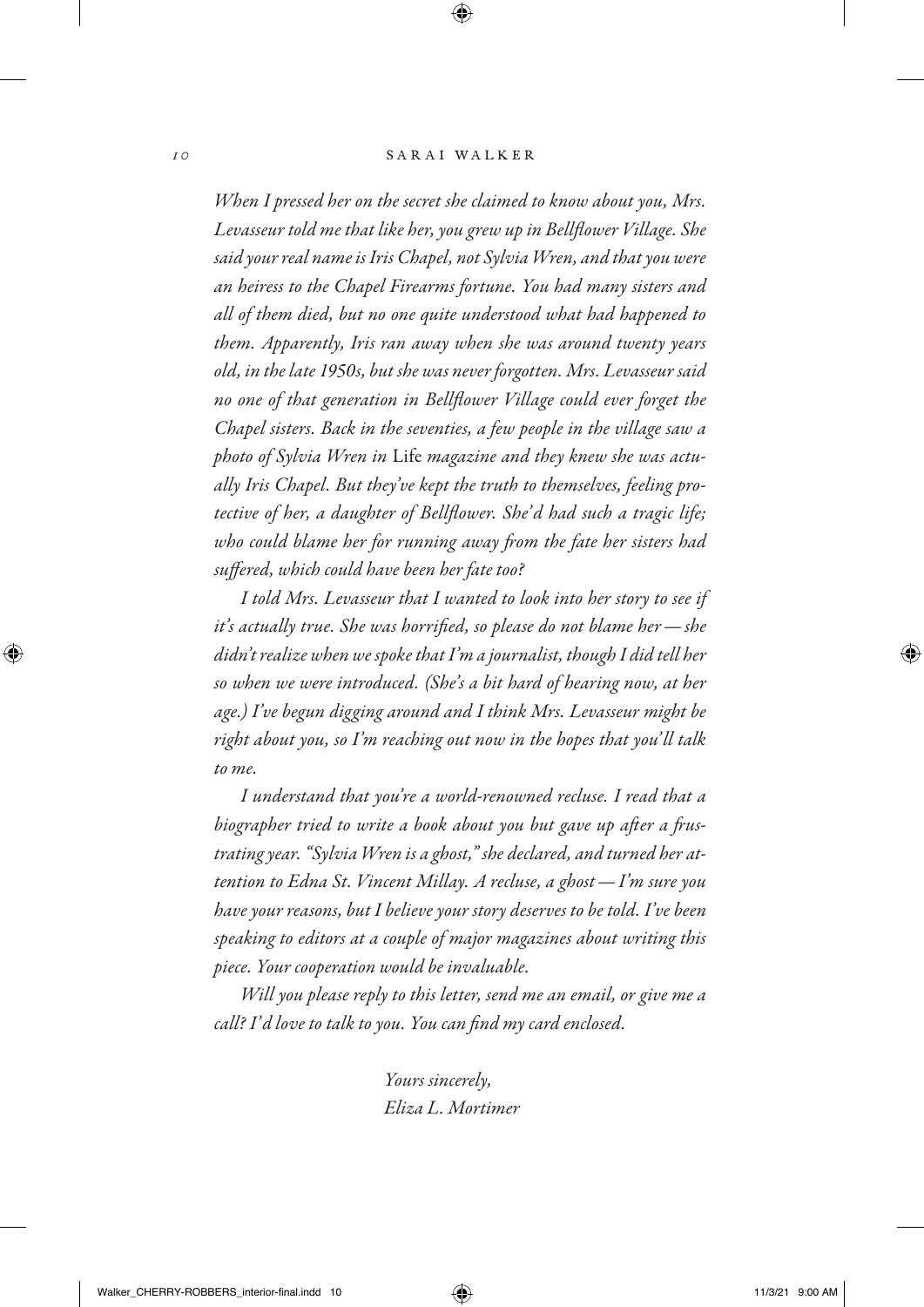I set the letter on my desk, then brushed it away and watched it sail to the floor as a toddler might. My hollyhocks waved just outside the window, trying to cheer me, but I wasn't in the mood.

The letter disturbed me, there's no question about that, but she would never discover the true story, which is impossible for anyone outside the Chapel family to know. And who is left of the Chapels to tell it? No one.

On one of the postcards Lola uses to respond to my admirers, which is printed on a thick ivory stock with a black-and-white photograph of the Abiquiú sky on one side and delicate blue bordering on the other, I wrote my message.

*Dear Ms. Mortimer,*

*I have received your letter, and while I admire your tenacity, I'm afraid I' ll have to disappoint you. I am not Iris Chapel.*

> *Yours, Sylvia Wren*

I stuck a stamp on the postcard, hoping to feel that I'd vanquished Ms. Mortimer, but I felt no such satisfaction. On the contrary, I was certain that everything was about to unravel.

*August 4 , 2017 — Abiquiú, New Mexico*

I went to the post office after breakfast, not waiting for my postlunch walk. On the way there, I couldn't enjoy the cottonwoods or the cloudless sky, and I resented how thoroughly Ms. Mortimer had disrupted my daily rituals. They may seem silly, but for me, they're a necessity, especially when Lola is away. I didn't sleep well last night and that's always how things start to go wrong.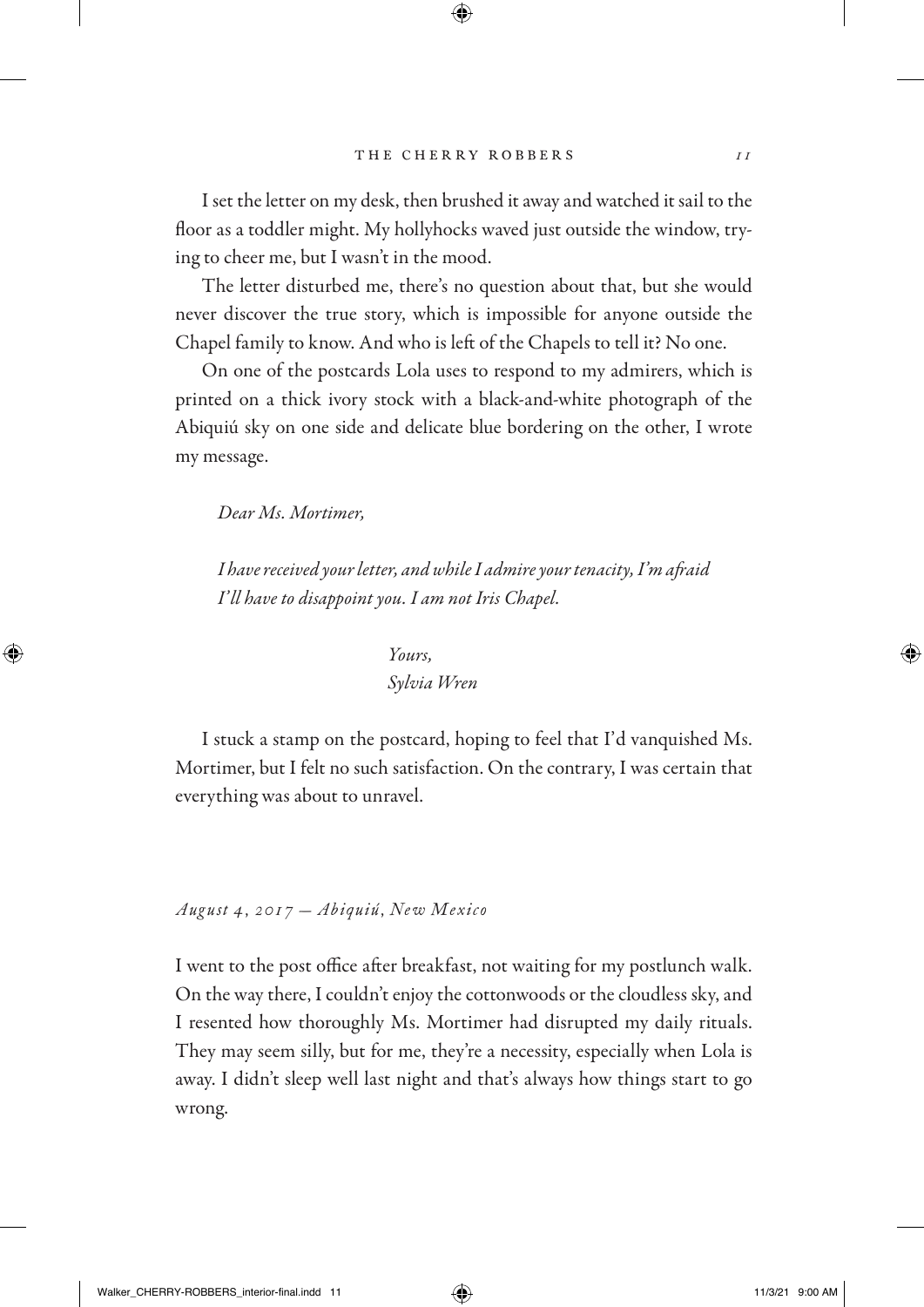I slipped the postcard into the outgoing slot, then discovered a new envelope from Ms. Mortimer in my own mailbox. I waited to open it until I was back home in my study. Inside was a photocopy of a newspaper article with a green sticky note at the top.

*It's Eliza again. The Bellflower Village Historical Society finally reopened after the volunteer who runs it returned from her summer vacation. In looking through their archives, I found this article and wanted to send along a photocopy. Looks like Iris Chapel didn't just run away in the late 1950s but escaped in quite dramatic fashion. I' d love to discuss this with you.*

> *The Greenwich Observer August 19, 1957*

#### missing heiress

The Connecticut State Police seek the public's assistance in locating Iris Chapel, 20, of Bellflower Village. Miss Chapel absconded yesterday from the psychiatric wing of the Seward Hospital. She did not have permission to leave the facility and now the police are searching for her.

Miss Chapel's doctor, Raymond Westgate, advises the *Observer* that Miss Chapel is unlikely to be a threat to the public, but she might be in a state of confusion and in danger of hurting herself.

Henry Chapel, president of the Chapel Firearms Company, is offering \$1,000 for information regarding his daughter's whereabouts. If you have any information, please contact Sergeant Wilkins at CSP headquarters.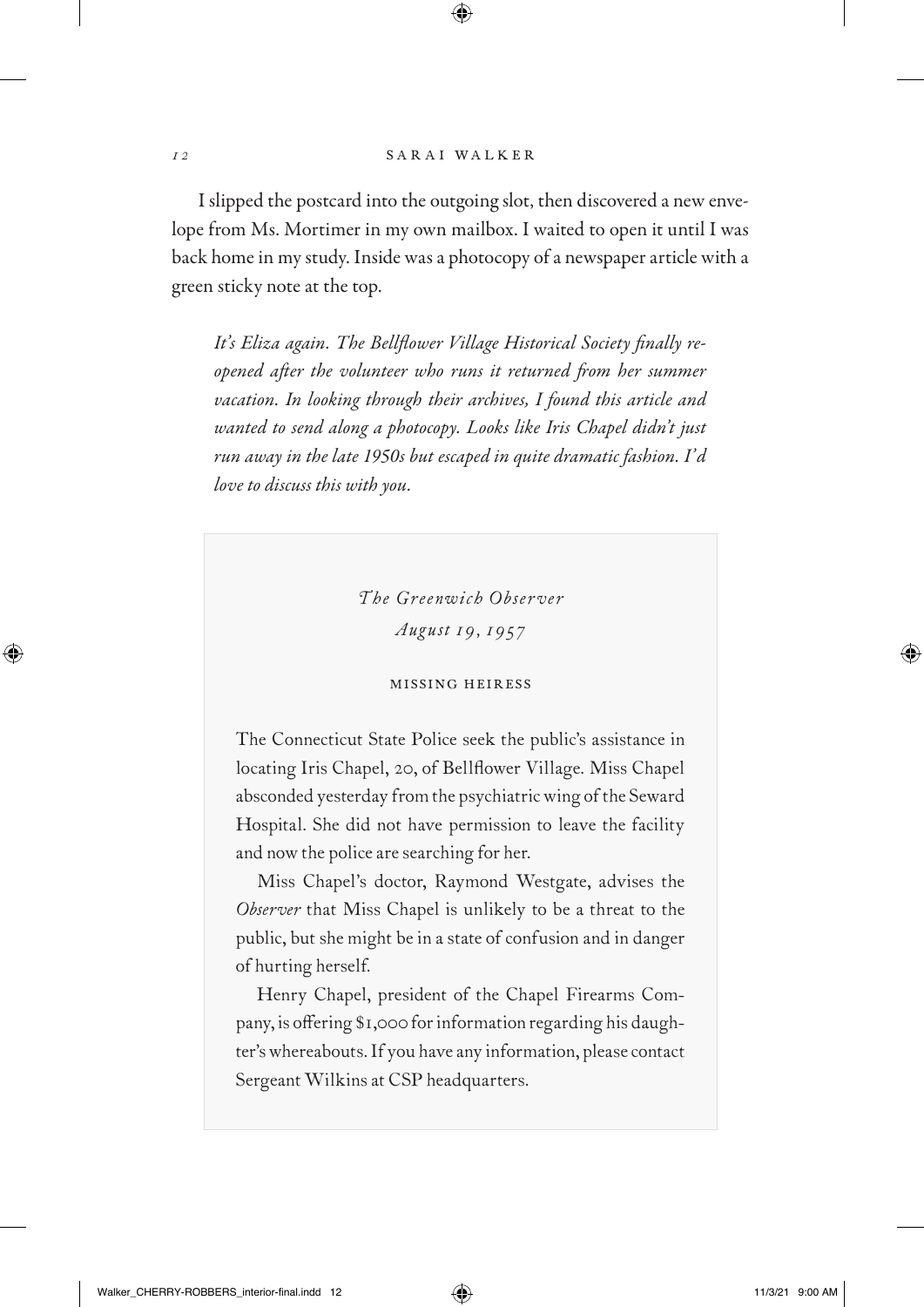Ridiculous. I rarely thought about Iris Chapel; she was, as far as I was concerned, dead. (Poor Iris.) But nevertheless, certain things were unforgettable. Yes, she was once briefly a patient in the psychiatric unit of the Seward Hospital (no shame in that), but she hadn't *absconded* from the hospital with the police in pursuit. Confused and in danger of hurting herself? Outrageous. I read the article again, stunned at the stories that had circulated after Iris had disappeared.

I began to wonder if Eliza Mortimer was really who she claimed to be. Was this even a real article? Anything can be faked nowadays, but regardless, I wondered if Ms. Mortimer was looking for a payout to keep quiet. Someone as famous and wealthy as I am is most certainly a target. My lawyer had warned me about that.

My thoughts immediately went to Lola. She'd know what to do. I wanted to call her, but I didn't know what time it was in Brazil. She taught her classes all day and had events in the evening so I hated to interrupt her. She'd taken her laptop and that was the only computer in our house since I'm not a fan of technology. I had no way to research my concerns. I considered calling my agent, but he's obnoxious. (Lola claims I just don't understand him, and he's really her problem anyway since she handles most of my business affairs.) Since this was a potential legal matter, I decided to call my lawyer in New York, the only one of my representatives who doesn't drive me completely up the wall. I had to be careful how I framed the situation. Rebecca, like most people, knew very little about me, and I intended to keep it that way unless things with Ms. Mortimer escalated.

When we connected, she searched online for me and verified that Eliza Mortimer was indeed a journalist and filmmaker based in Greenwich who covers the art world. "I'm looking at her website now," Rebecca said. "Interviews with Judy Chicago, Johnnie Marquis, Zaha Hadid. A documentary about the Glasgow Girls. She looks legit to me."

"I'm not so sure."

"Sylvia, you must receive interview requests daily. Why the panic over this one?"

"I'm not *panicked,*" I said, covering the receiver with my hand to take a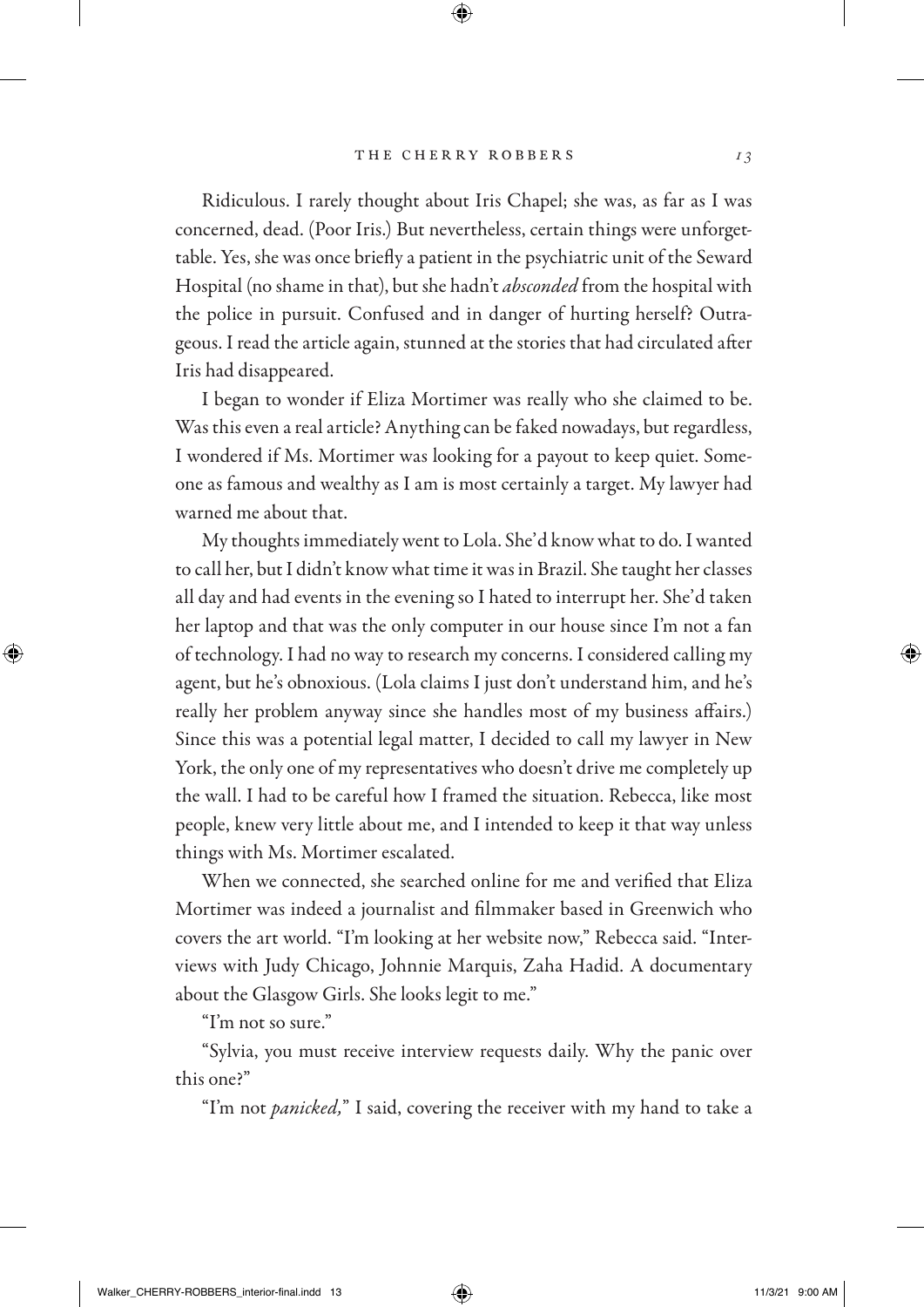steadying breath. "This alleged journalist is claiming to know secrets about me. Isn't that blackmail?"

"Has she asked for money?"

"No, nothing like that. She wants to interview me."

Rebecca started to laugh but attempted to turn it into a cough. "That's what journalists do. It's not criminal."

"I don't like her snooping around."

"All right," Rebecca said. "You know I'm here to help. What secrets is she claiming to know? Anything damaging? I can always send off a threatening letter if she's telling lies about you. The good old *cease and desist.*"

I didn't answer; my mind wandered, and I thought to myself: *Sylvia Wren is a ghost,* repeating the line from Eliza's letter. What a terrible thing, to be a ghost while still alive. Yet the assessment wasn't wrong. If women had family crests, a ghost would certainly be on mine.

I was aware of the silence on the line, the ticktock of the hourly fee, not that I cared. "Sylvia?" Rebecca asked, as if calling a cat that had wandered outside. "Are you still there?"

"I'm here," I said. "I'd like to get a restraining order against Eliza Mortimer."

"A *restraining order?* Sylvia, what's going on? Is Lola at home?"

I hung up the phone. A few seconds later, it rang and I didn't answer it. It rang all afternoon but I ignored it. I threw away the newspaper article and Eliza's note, and spent the rest of the day working in my garden. As the sun set behind the red hills out back, I sat with a glass of lemonade, content in the August breeze.

### *Middle of the night*

I hated everything about Eliza Mortimer's letter, but being called a "world-renowned recluse" bothered me as much as being called a "ghost*,*" and I lay in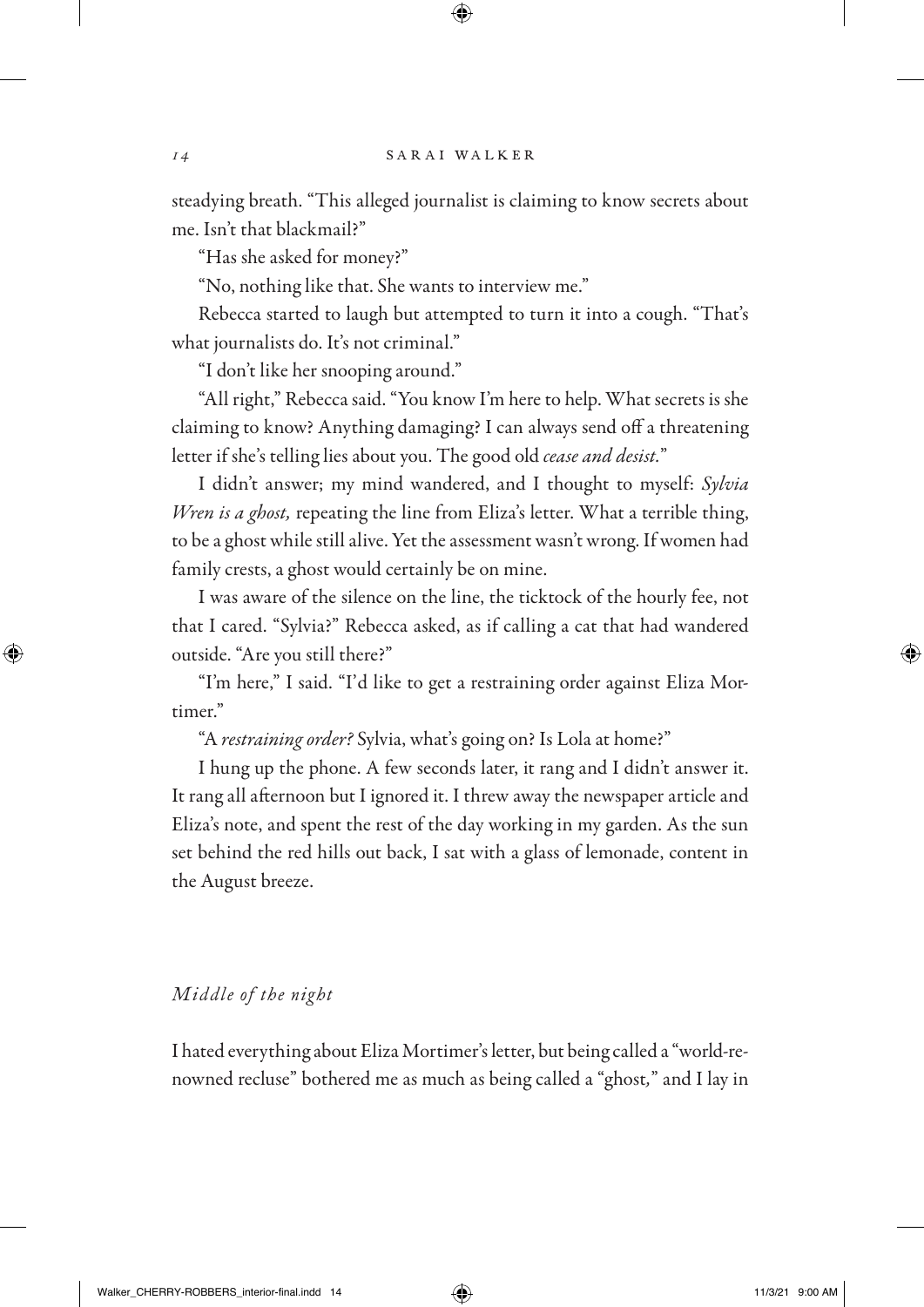bed awake, fixated on it. I've so successfully blocked out the world beyond the borders I've set for myself that it's startling to be reminded of what I've become and how other people see me.

I never wanted to be a recluse. I wish people could know that about me. If I were going to respond to Ms. Mortimer in any meaningful way, I would tell her that I don't think it's in my nature to be reclusive. Growing up with five sisters, I felt like we were one being, like a Hindu goddess with many arms and faces. Becoming a recluse would have required a sense of individuality that was impossible for me to possess as a child, and don't those formative years shape everything that comes after?

It took time and effort to become what I am now, this *ghost,* this *world-renowned recluse* — all code, I know, for *weirdo.* My reclusiveness has become a key aspect of my biography, this thing I never wanted to be. It's long been assumed that I've been making some sort of feminist statement by refusing to be interviewed, for being entirely absent from public view, with only my art representing me. Women are raised to be accommodating, so I suppose a woman who draws clear lines that others are not allowed to cross becomes remarkable for that fact alone.

It's never been easy for me, this disappearing act. We have to adapt to our circumstances, whatever they are. Nuns adapt to their cloisters, and birds to their cages, and I had to adapt to my way of living, pretending to be someone else and keeping anyone from finding out the truth. I was forced to be evasive, but it eventually became second nature. I'm not pretending to be Sylvia Wren anymore. I've become her.

And yet for all my talk of becoming Sylvia Wren, I know that's not the whole story — or rather that's overly simplistic.

Some years ago, I read about a Las Vegas show tiger, a docile creature that performed nearly every night for more than a decade, jumping through rings of fire for the amusement of the crowd. Then one night in the middle of a performance, for no apparent reason, the tiger turned on its trainer and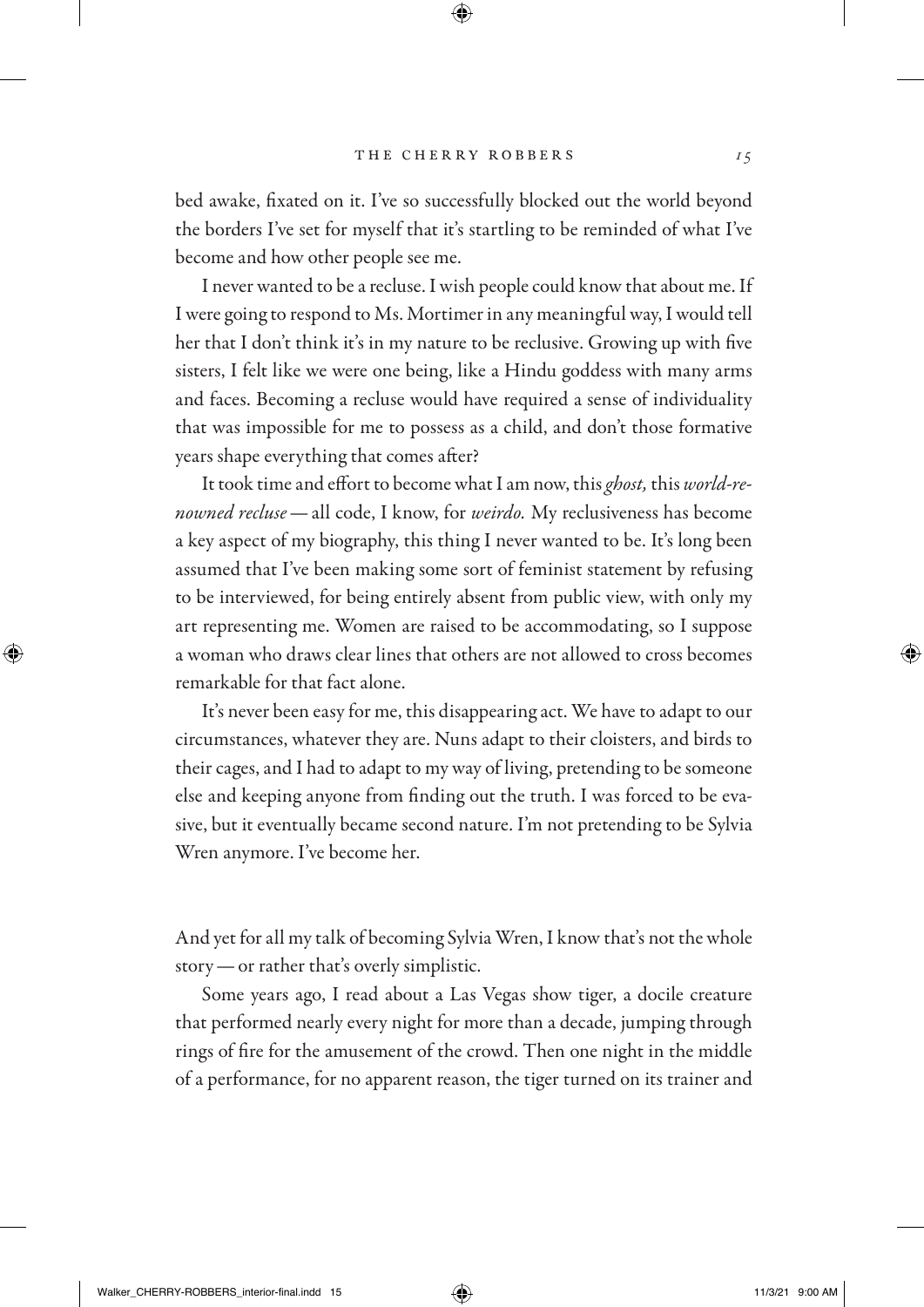swiped at his neck, severing an artery with one of its massive claws. The man bled out on stage before help arrived, a scarlet pool spreading around him to the horror of the audience.

When you live in defiance of yourself, you can adapt to your circumstances, but remnants of who you are at your core remain. A bit of wildness that can't be tamed.

### *Tap tap.*

This is how it starts. I was afraid this was going to happen. I hadn't thought about Iris in a long time, or her sisters, or the hospital, or her running away; I'm not surprised that poking those dormant memories caused a response.

I heard the tapping, sat up in bed, and turned on the lamp; I'd given up on sleep anyway. The curtains were closed, but I knew what was beyond them without having to look: the deepest darkness, endless fathoms of it, as black as outer space and as vast and unknowable.

The downside of living in middle-of-nowhere New Mexico is the night. That's why we keep a rifle under the bed, to make sleeping easier. The rifle is loaded and I know how to use it. I pulled it out from its hiding place and climbed back into bed with it. The gun brings me peace, an irony that only Lola would understand. When I have moments like this, when the darkness suffocates me, I need to hold on to something more powerful than myself.

I stayed still in my bed, waiting for the tapping to resume. The gun wouldn't help, I knew that, but I clung to what I had. The tapping on the glass is always the first sign of what's to come. It never happens when Lola is at home. My visitor only comes when Lola is away, when everything I've submerged rises up to the surface.

### *Tap tap.*

"Here she comes," I said aloud. "Don't be afraid."